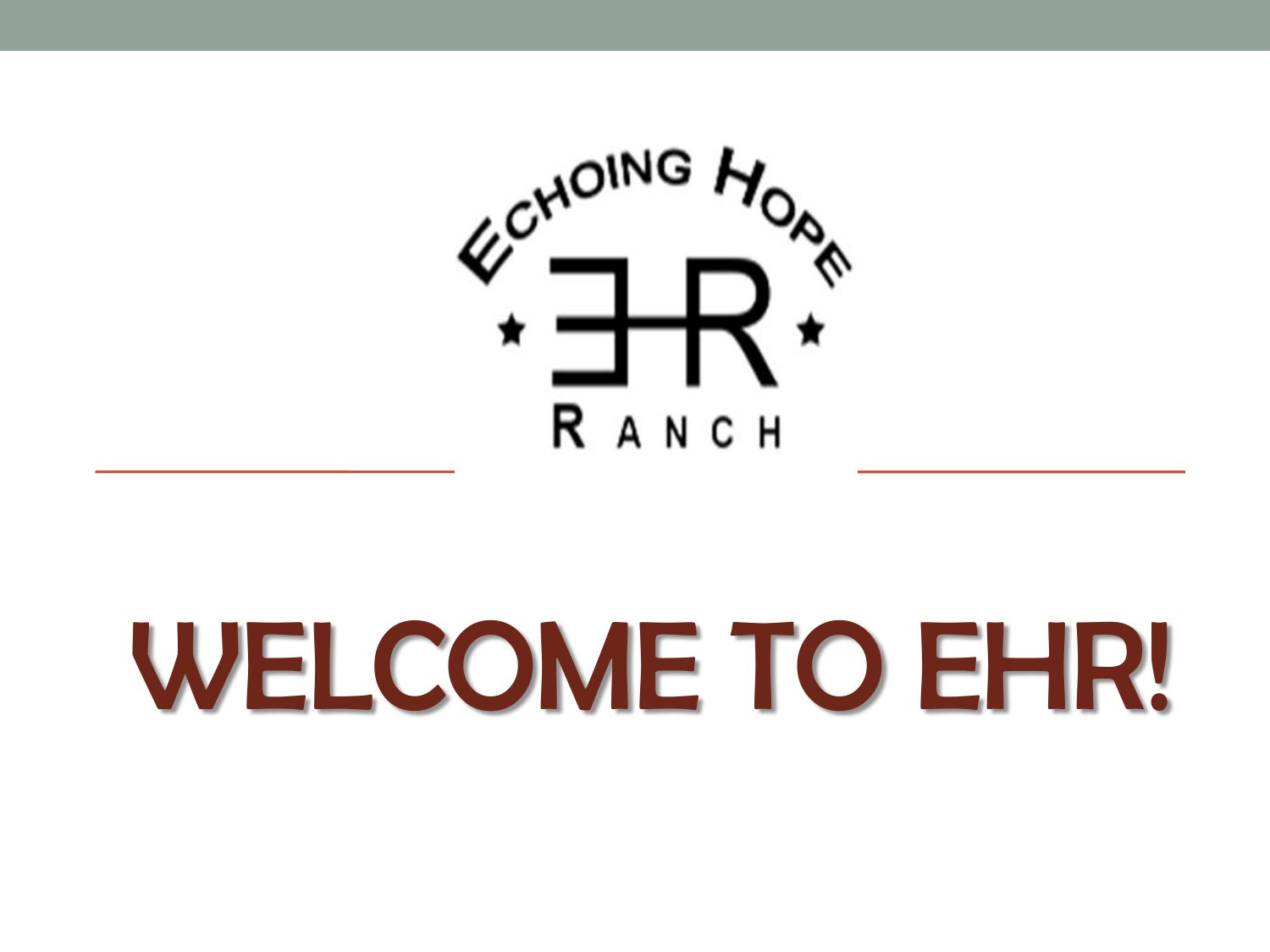

#### Department of Economic Security Division of Developmental Disabilities

#### **MISSION**

To support the choices of individuals with disabilities and their families by promoting and providing within communities, flexible, quality, individual-driven supports and services.

#### **VISION**

Individuals with developmental disabilities are valued members of their communities and are involved and participating based on their own choices.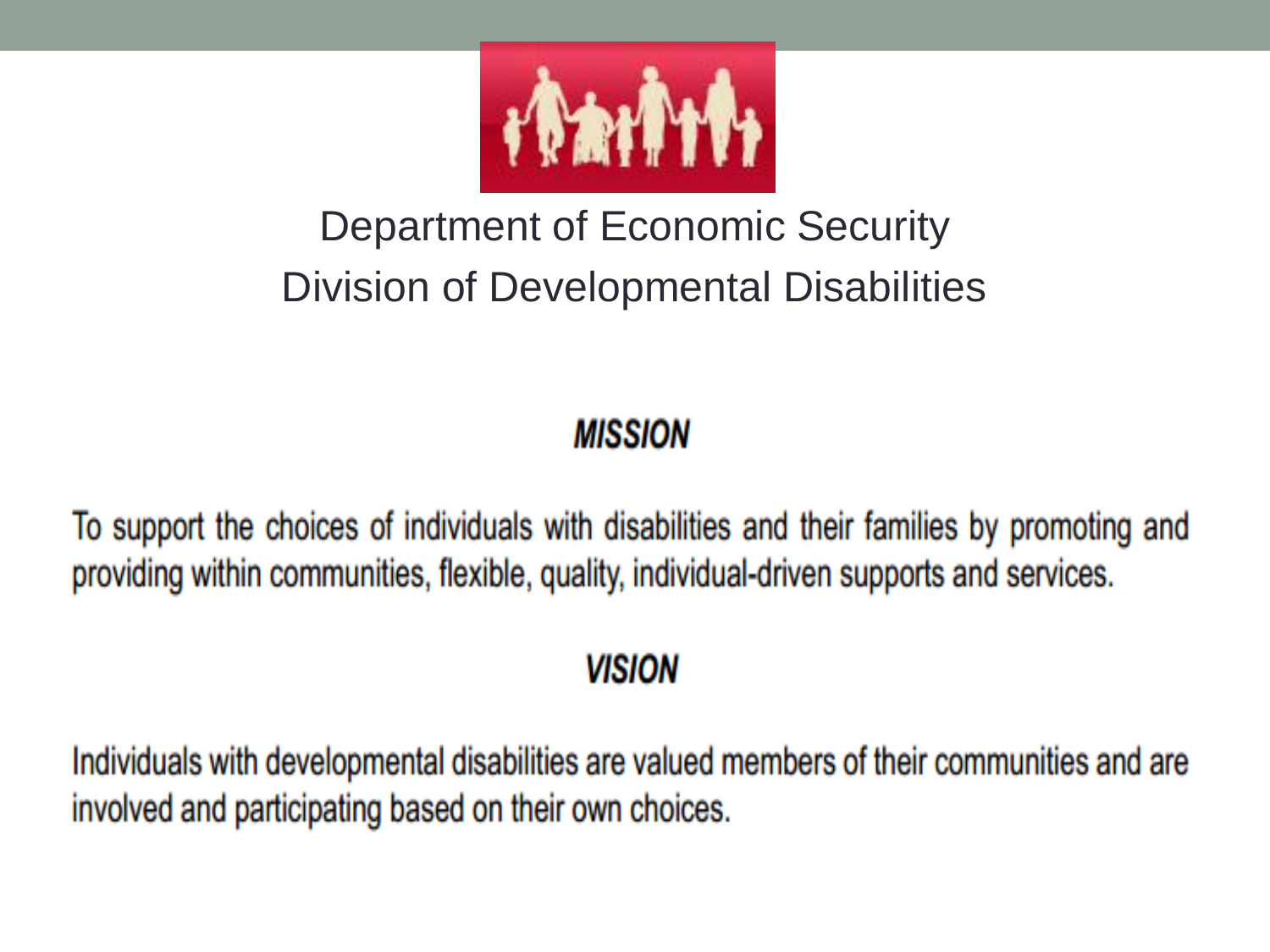#### **ECHOING HOPE RANCH MISSION STATEMENT**



## Lifelong Growth in a Safe and RespectFUL Home and Community.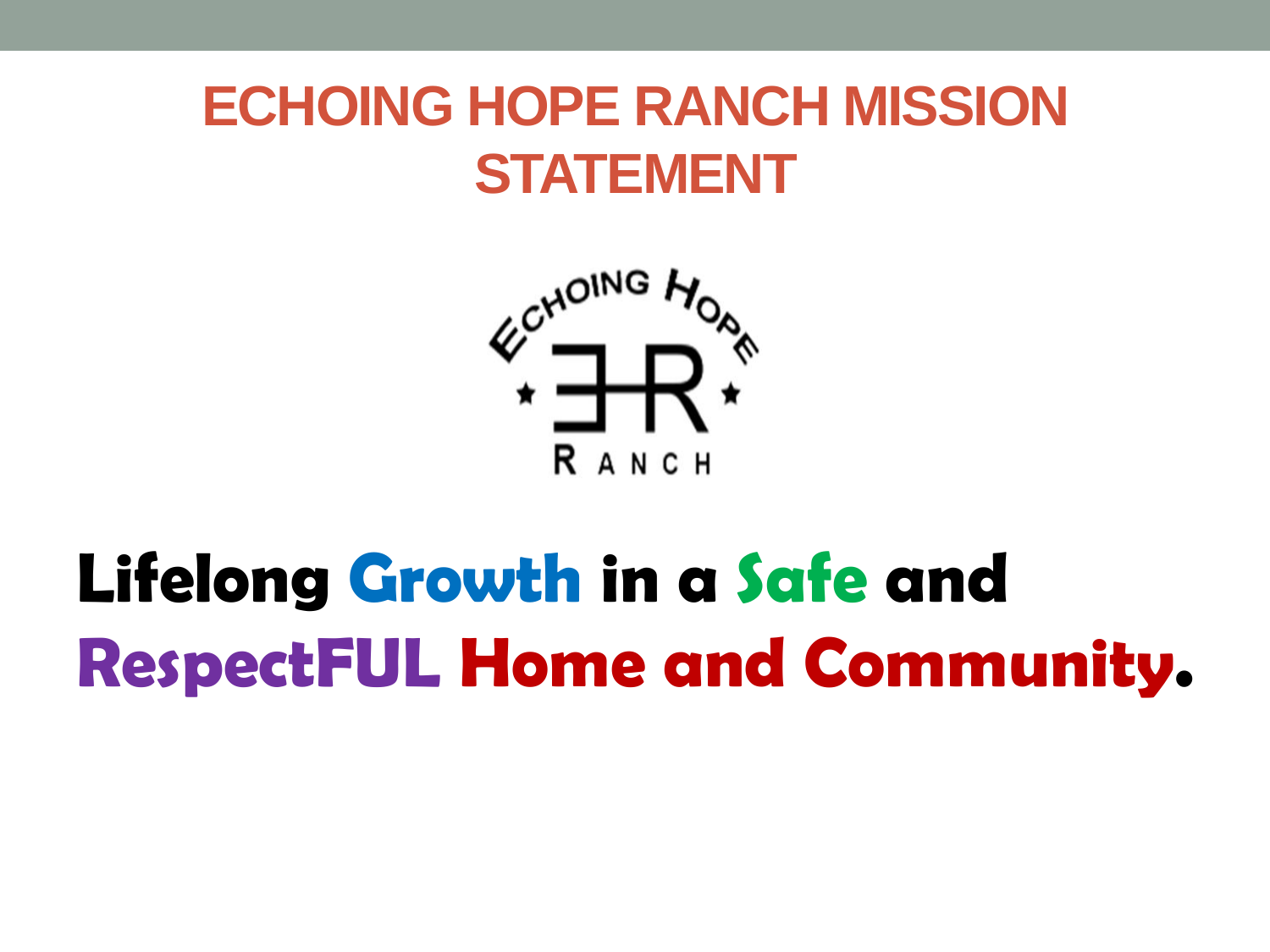**Lifelong** – EHR will provide these opportunities not only for adolescents and young adults who access the ranch but for our residents throughout their entire lives. We never stop learning and changing.

**Growth** – EHR will offer opportunities for people with autism to discover new things, to continuously expand their range of skills and to experiment with new interests.

**Growth** – EHR employees and families will also experience growth as they learn through interaction and life with people on the spectrum

**Safe** – No growth will occur without safety. In addition to physical safety, EHR will provide an emotionally safe to engage rancher and staff growth.

**RespectFUL** – Respect for all people at EHR will ensure a happy, productive working and learning atmosphere. EHR will thrive on a climate of acceptance and individuality.

**Home and Community** – First and foremost, EHR is home to a unique group of people. Home is a safe, harbor, a place to be loved and have fun, and a place to be comfortable and accepted. Community is built by creating a "home" for all people that set foot on EHR. This idea is premier in all we do.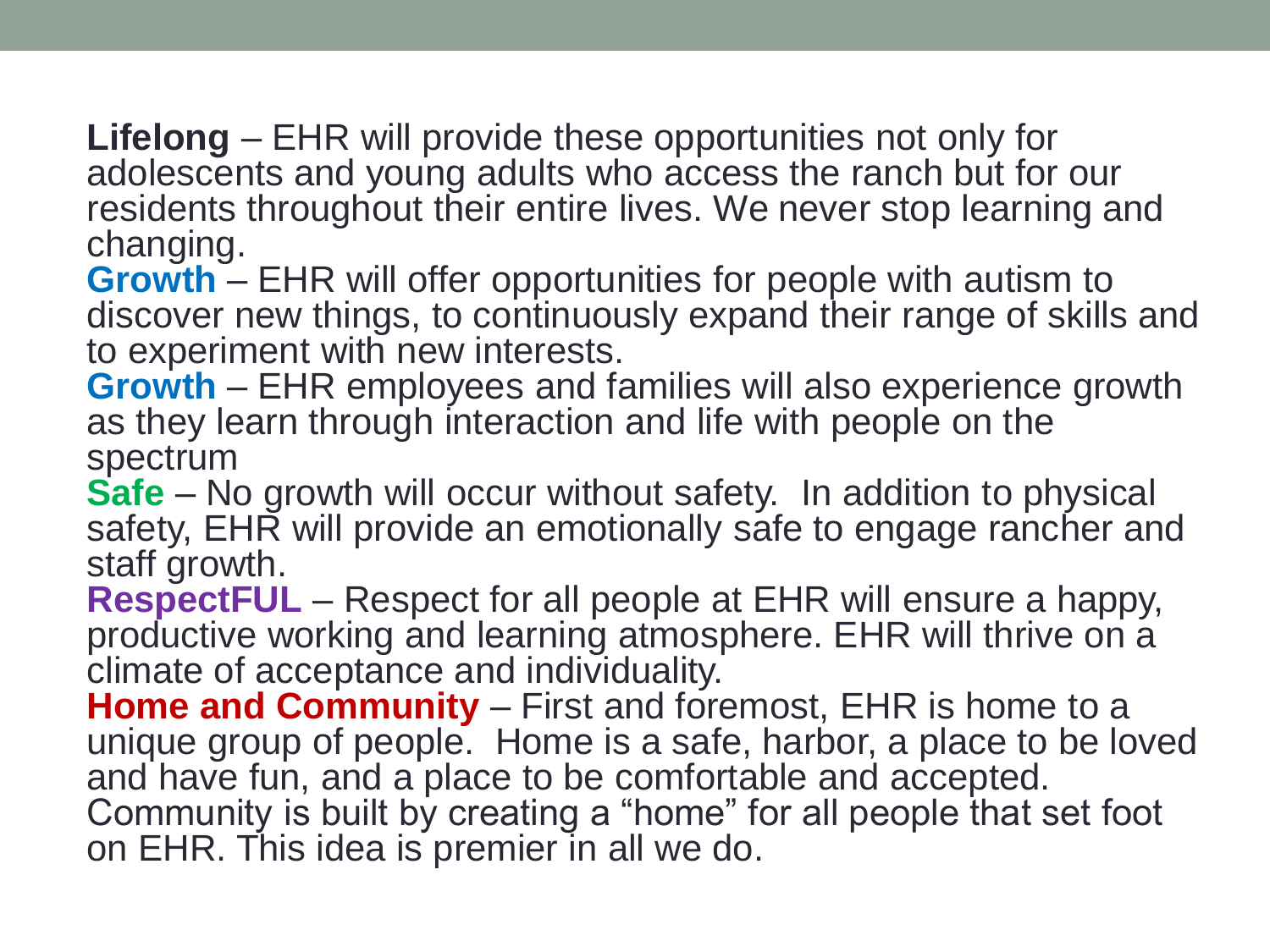#### **POSITIVE RELATIONSHIPS**

**Having a positive relationship with the person you support and their family is critical to your success as a Direct Support Professional!** Having a positive relationship with anyone takes time. It won't happen overnight, but there are some things you can do to ensure that you start off in the right way, and then stay on the right path to maintain that good relationship.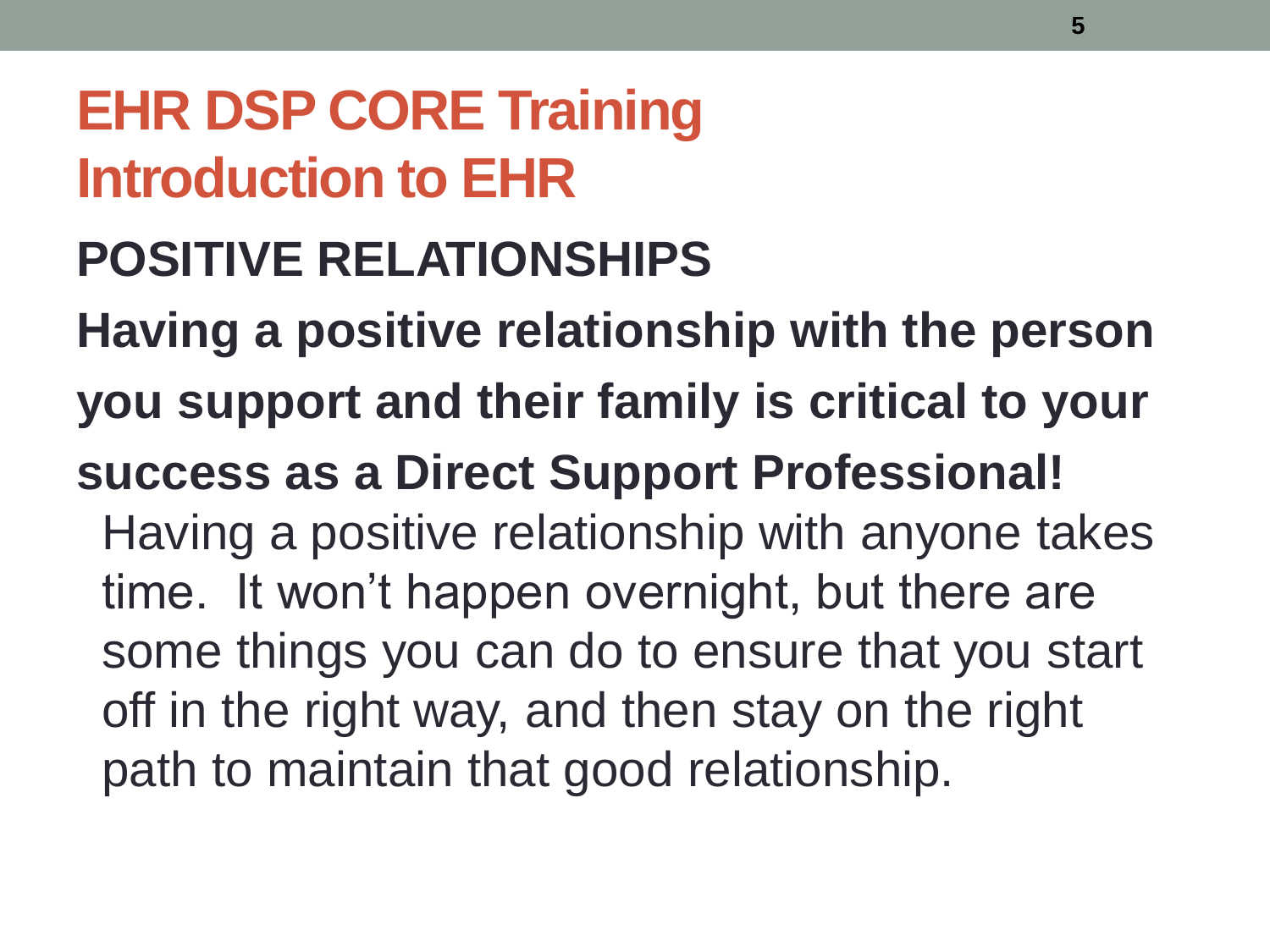**All good relationships share some basic characteristics.**

**If you were meeting someone for the first time and really wanted to get to know that person, what characteristics would YOU display?** 



**Take a moment to think of a few before moving on.**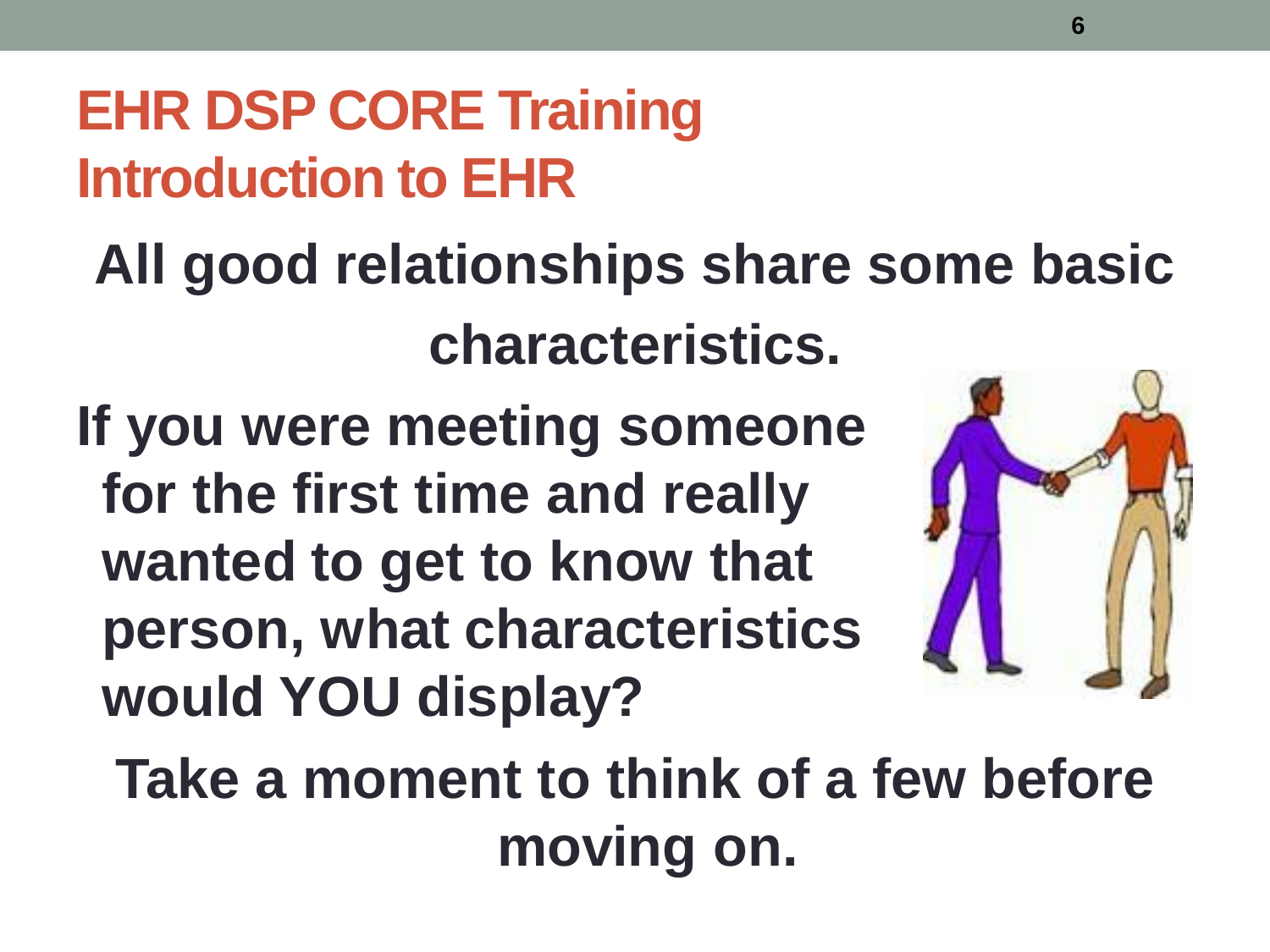**EHR DSP CORE Training Introduction to EHR Did YOUR list include:** Trust Respect Positive Problem solving Openness Communication Flexibility Warmness/Fondness Listening Supportiveness Kindness Compassion Patience

Just to name a few…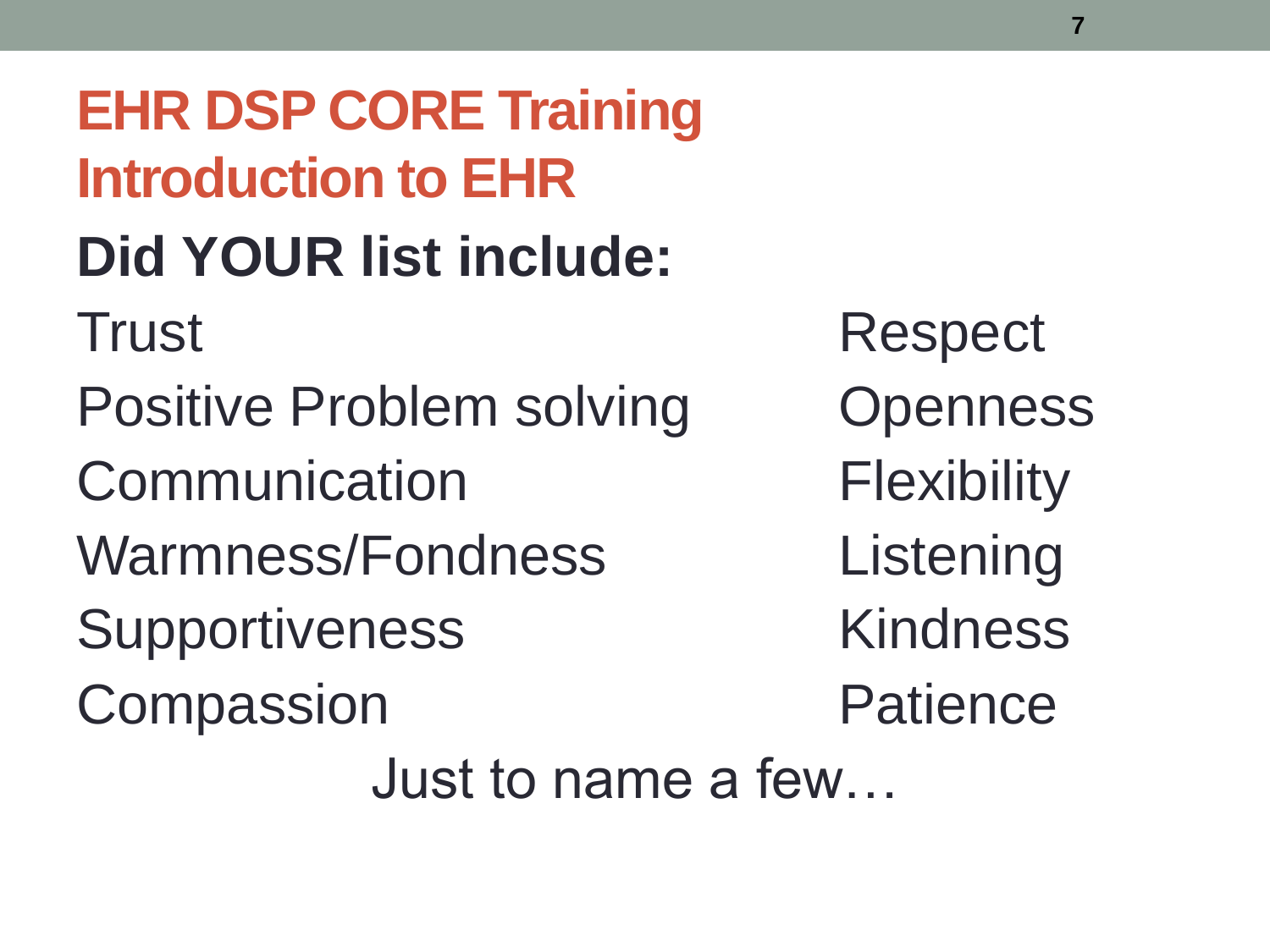Now take a moment to brainstorm ways to develop a relationship with who you will be supporting...

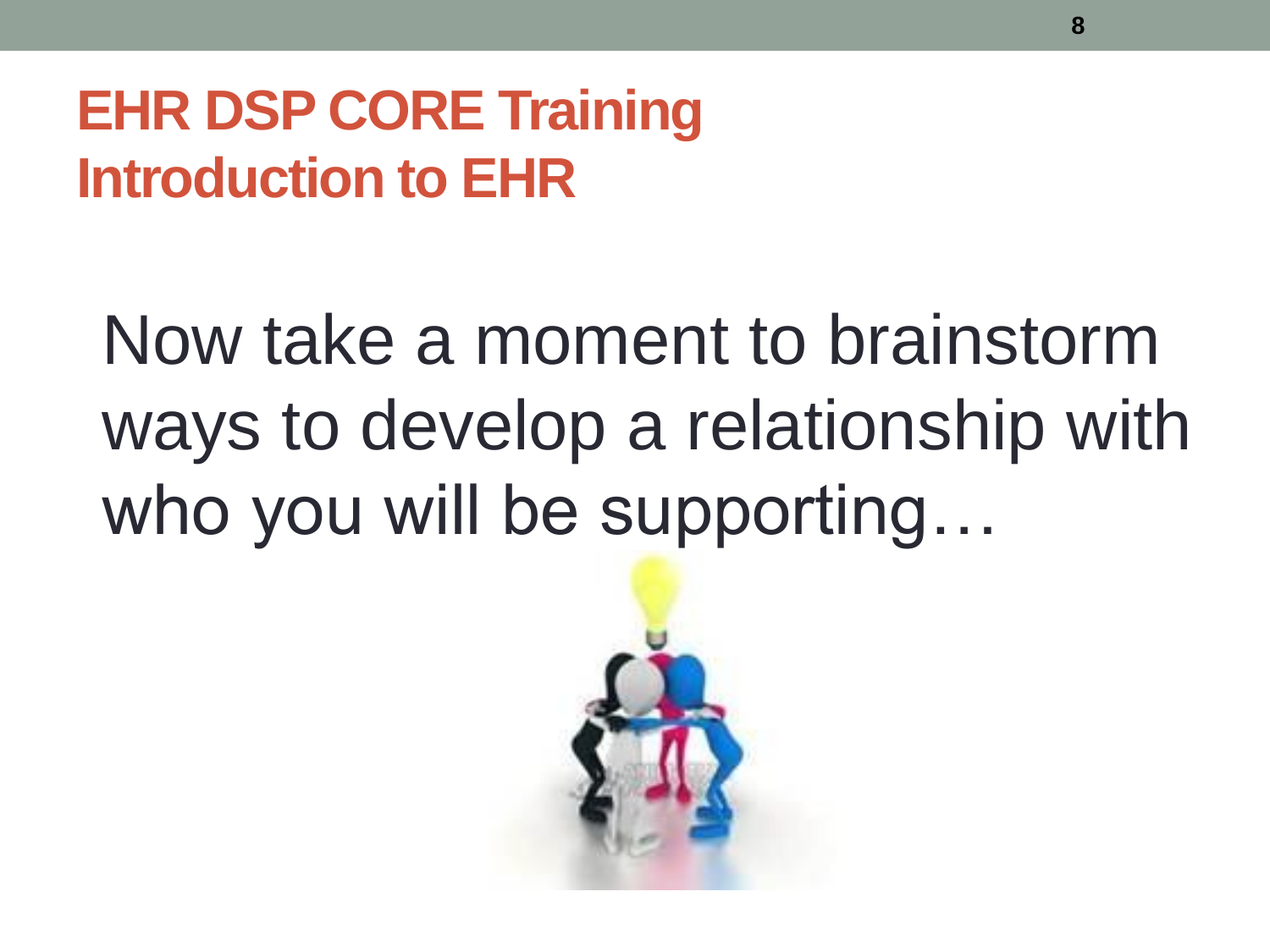- Here is a list of suggestions that is by NO means complete:
- **Be trustworthy** follow through on what you say. Show integrity in your service.
- **Be open** don't have any "hidden agendas."
- **Communicate clearly and openly.** Safeguard personal information.
- **Smile!** Even challenging tasks can be more fun when you are smiling and cheerful.  $\blacktriangleleft$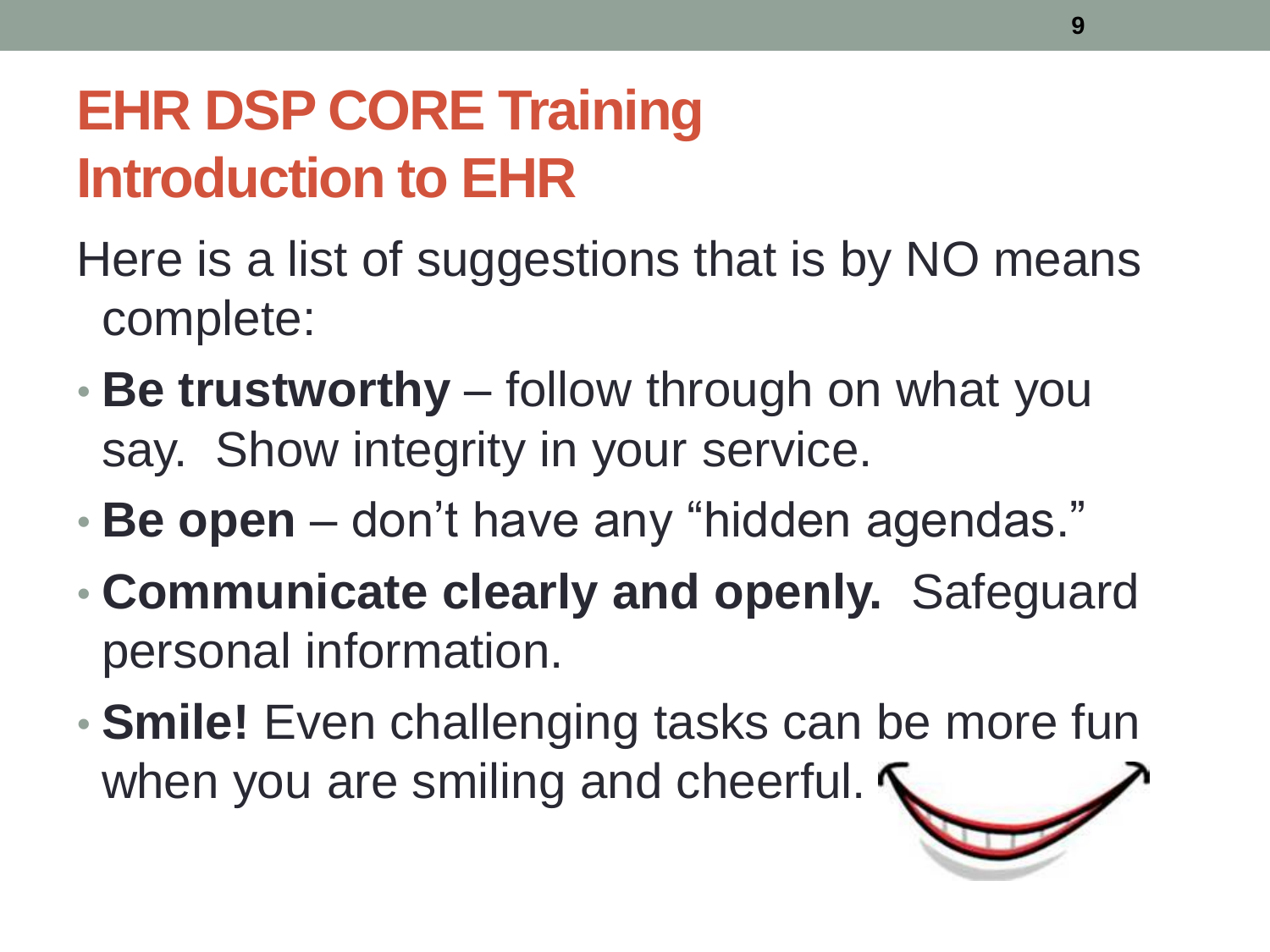- **Be flexible.** Get the job done, but "go with the flow" as much as possible.
- **Talk about things that are interesting to the other person.** Find common ground that you can have conversation about.
- **Be dependable.** Be on-time to work. Complete the tasks that have been assigned to you. Go the extra mile when you can. Leave the individual and the family with the reassurance that in these uncertain times they can count on you!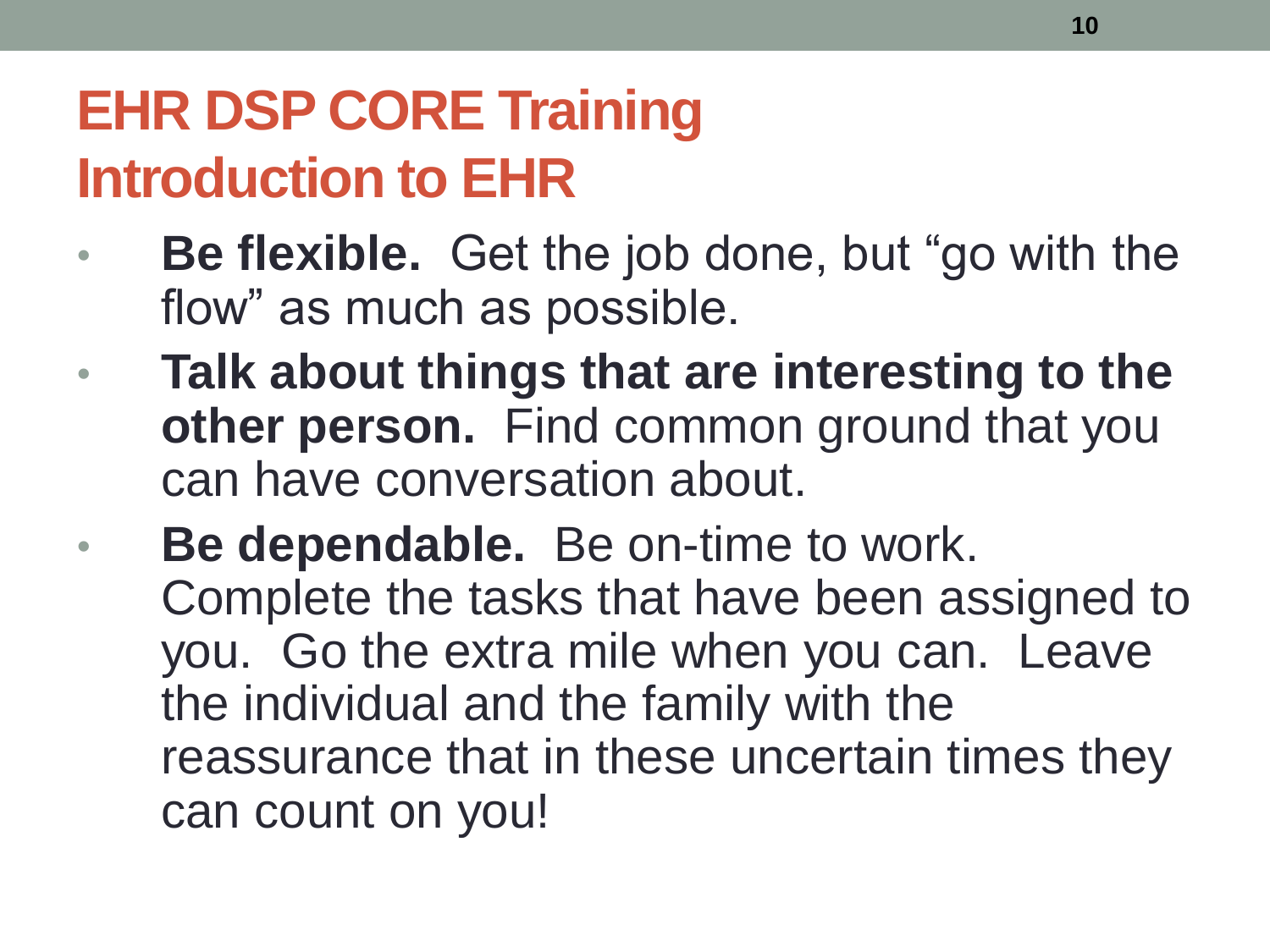- **Be sincere and honest with the individual and the family.** When there are difficult things that need to be said, say them gently and honestly. A strong relationship is based on a sense that the parties involved can be counted on to share truthful information and feelings.
- **Be accountable.** When you make a mistake, don't make excuses or try to cover it up. Accept responsibility for the error and do what you can to fix it. A sincere apology can help clean up a messy situation.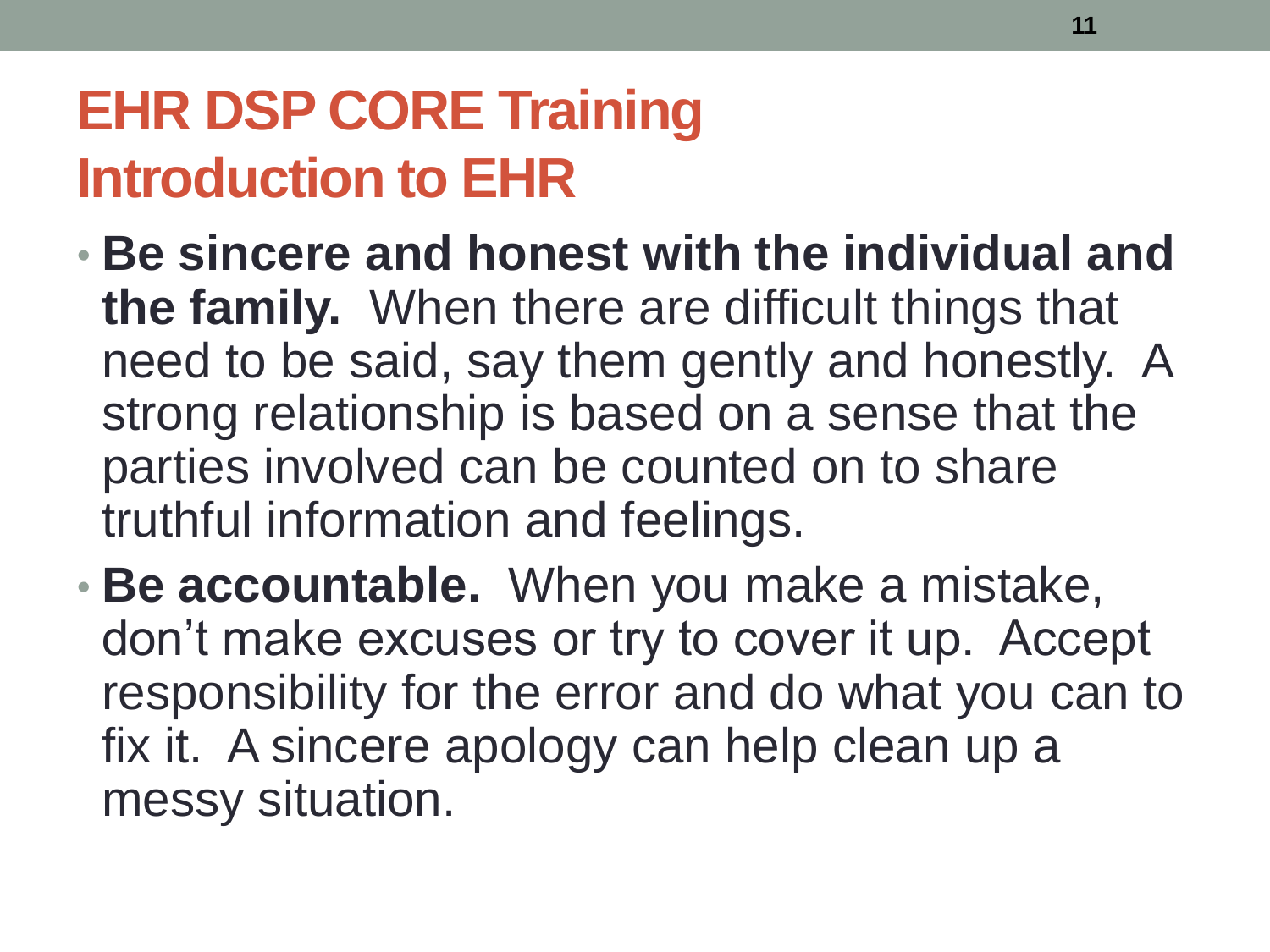- **Respect and listen** to the person that you support and their families.
- **Be dedicated and enthusiastic** while at work.
- **Offer positive feedback** on a regular basis.
- **If you don't know an answer to a question posed by the individual or their family, be honest.** State that you don't know the answer and that you will take the steps necessary to help them find out the information they need. Be sure to follow through!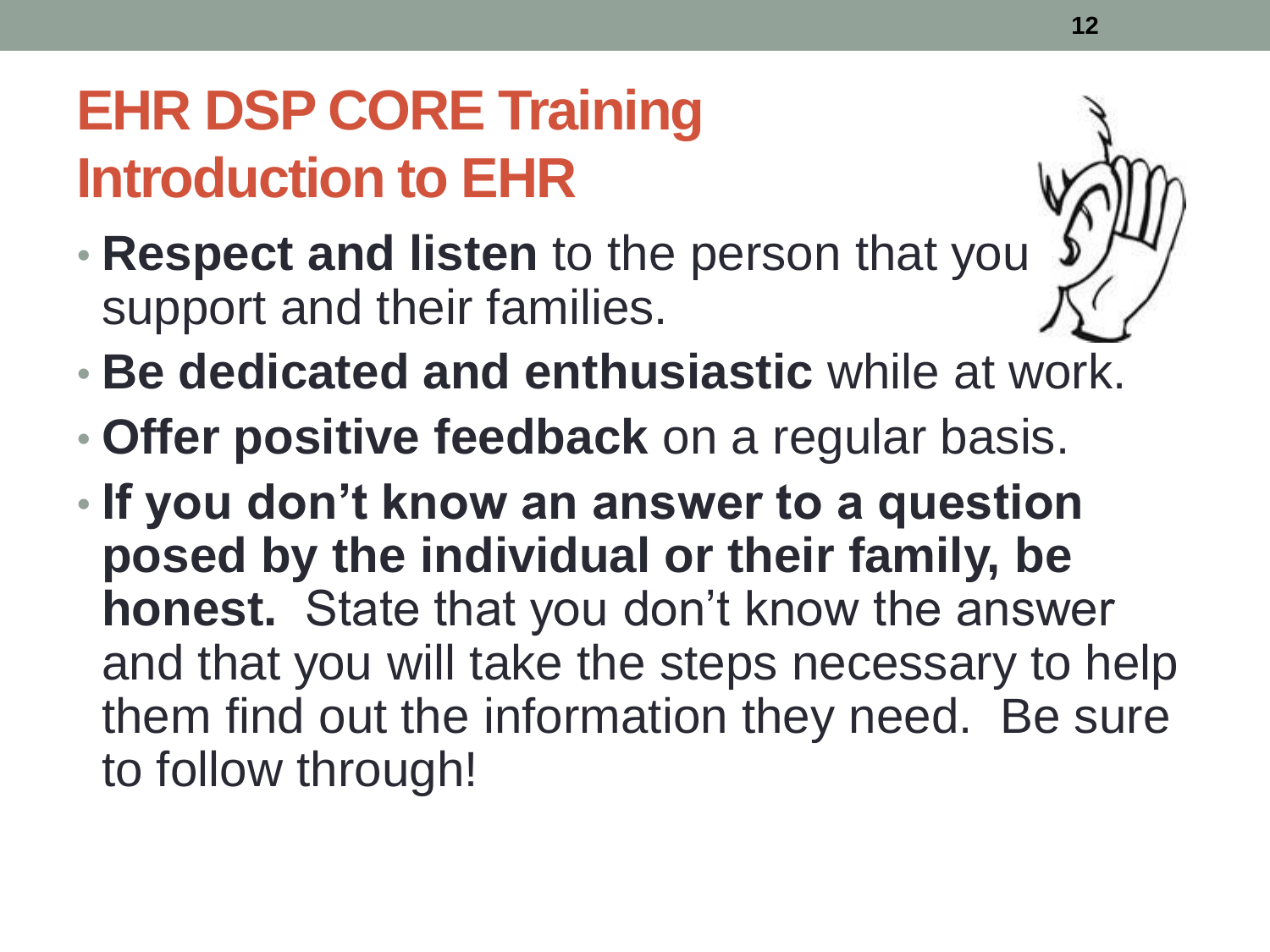Maintaining a positive, professional relationship while at work is critical. Sometimes we get so excited and wrapped up in the dreams and goals of the person that we are supporting that the boundary lines defining our relationship can become blurred. It is important that we are clear about our role in the lives of the person we are supporting and their families.

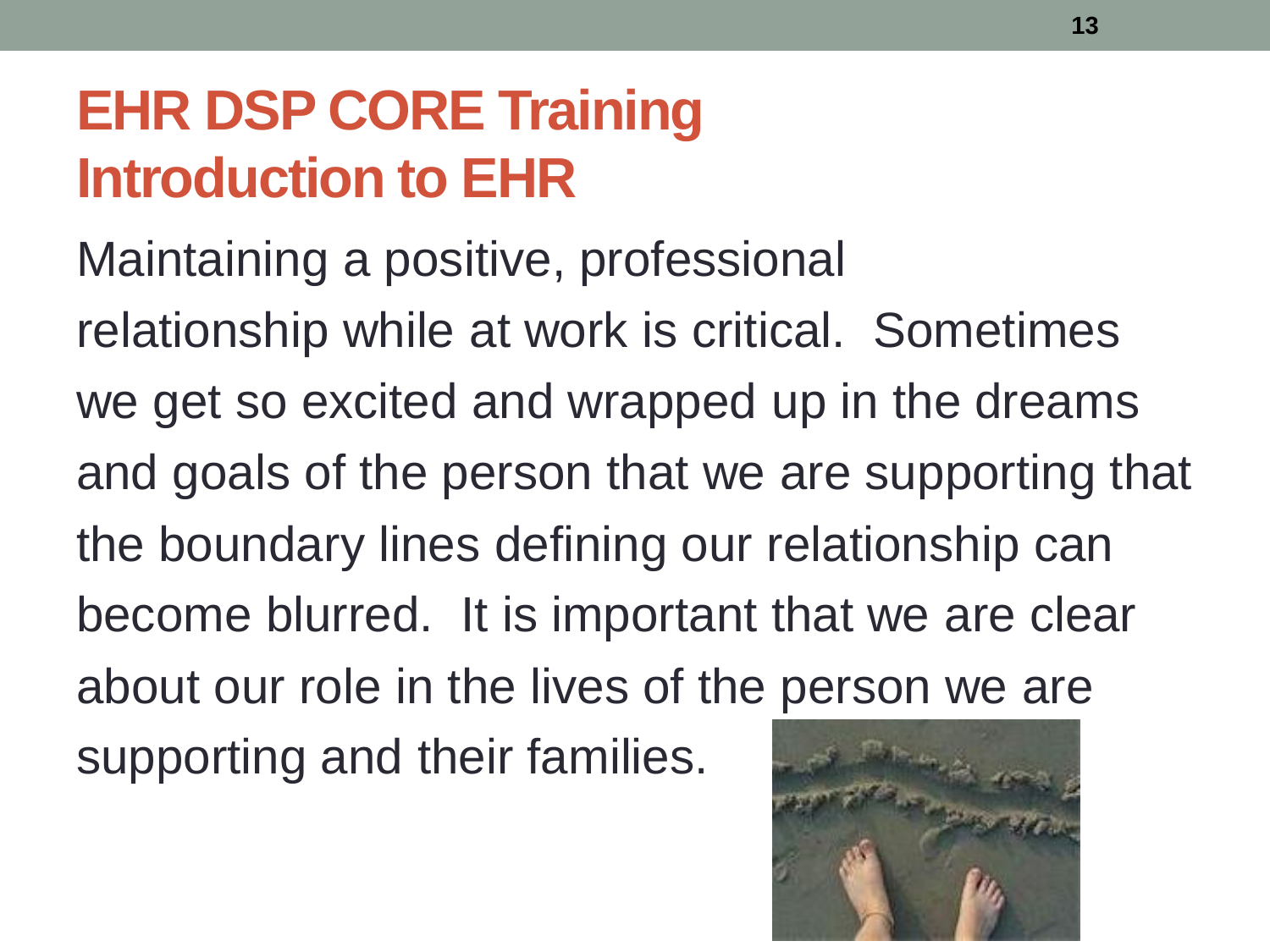Now take a moment to brainstorm some characteristics of professional relationships and then personal relationships.

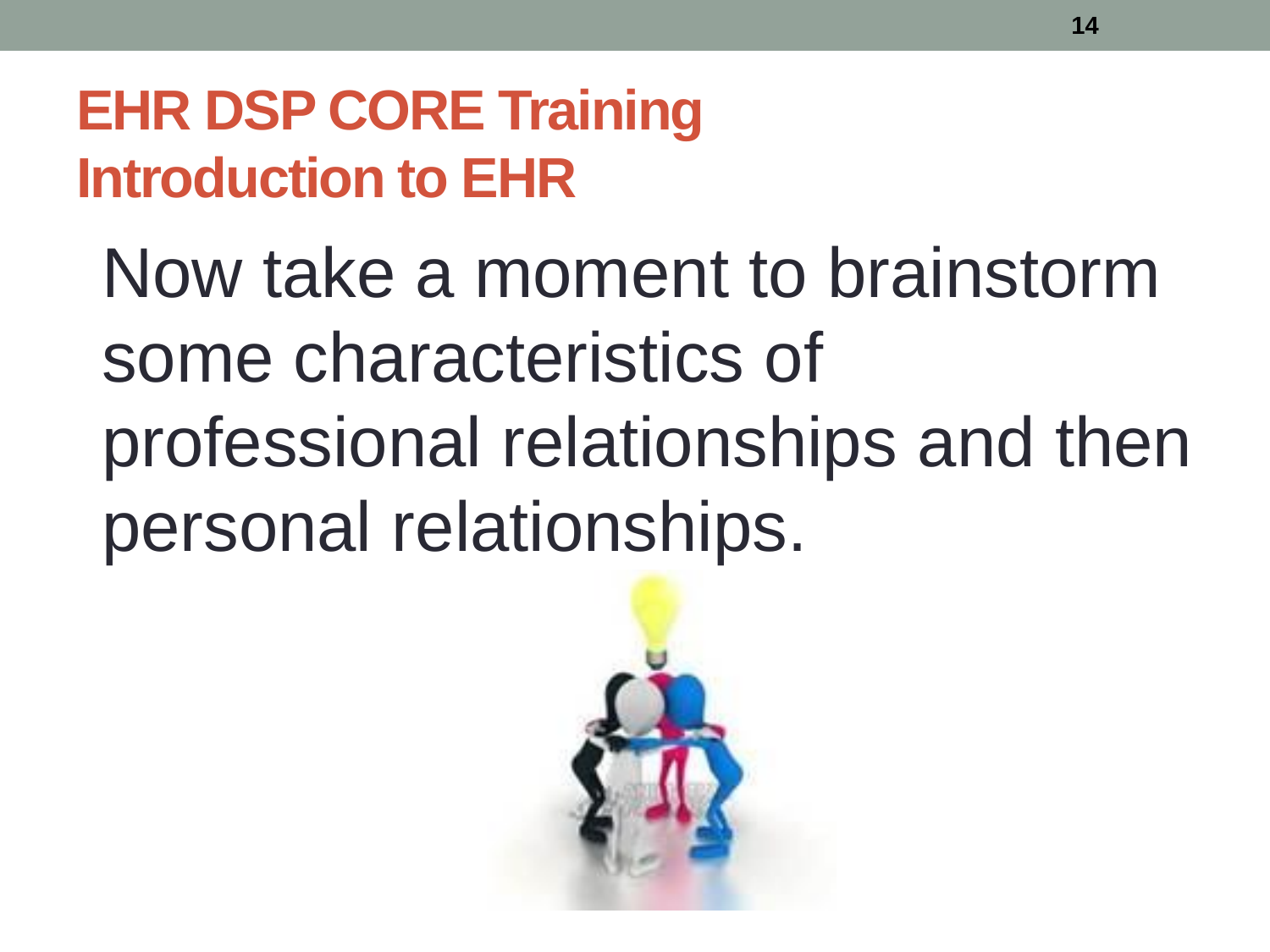| <b>PROFESSIONAL RELATIONSHIPS</b>                                                                 | <b>PERSONAL RELATIONSHIPS</b>                                     |
|---------------------------------------------------------------------------------------------------|-------------------------------------------------------------------|
| Contribute to the effective operation of EHR, the<br>state of Arizona and the community at large. | Are strongly influenced by emotion                                |
| Contribute to the quality of life for the person you<br>are supporting.                           | Involve all parties sharing personal information<br>and feelings. |
| Contribute to the quality of life for the family of the<br>person you are supporting              | Contribute to the quality of life for all parties<br>involved.    |
| Are driven by a vision of achieving a common<br>goal as defined in the individual's ISP.          | Are a result of a mutual enjoyment of each other's<br>company.    |
| Are more formal                                                                                   | Are more casual                                                   |
| Result in compensation                                                                            | Do not result in compensation                                     |
| Are appropriate while you are at work.                                                            | Are NOT appropriate while you are at work.                        |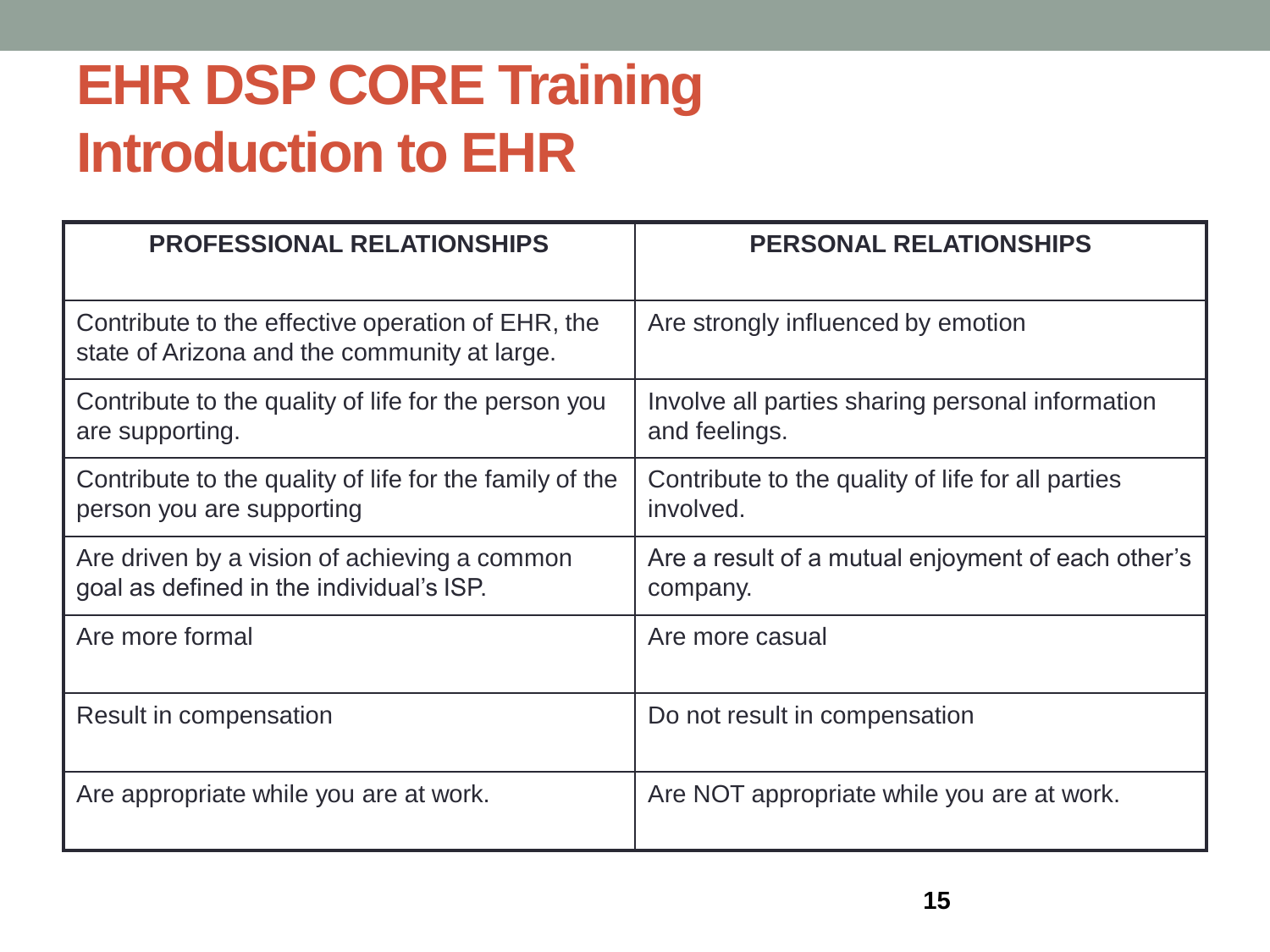## **Scheduling**

•Flexibility is a must! We cannot guarantee a set work schedule as it depends on client availability and their needs. **SCHEDULE** 



• Your Supervisor will contact you with potential clients that match your availability, so please make sure we know as soon as possible if your availability changes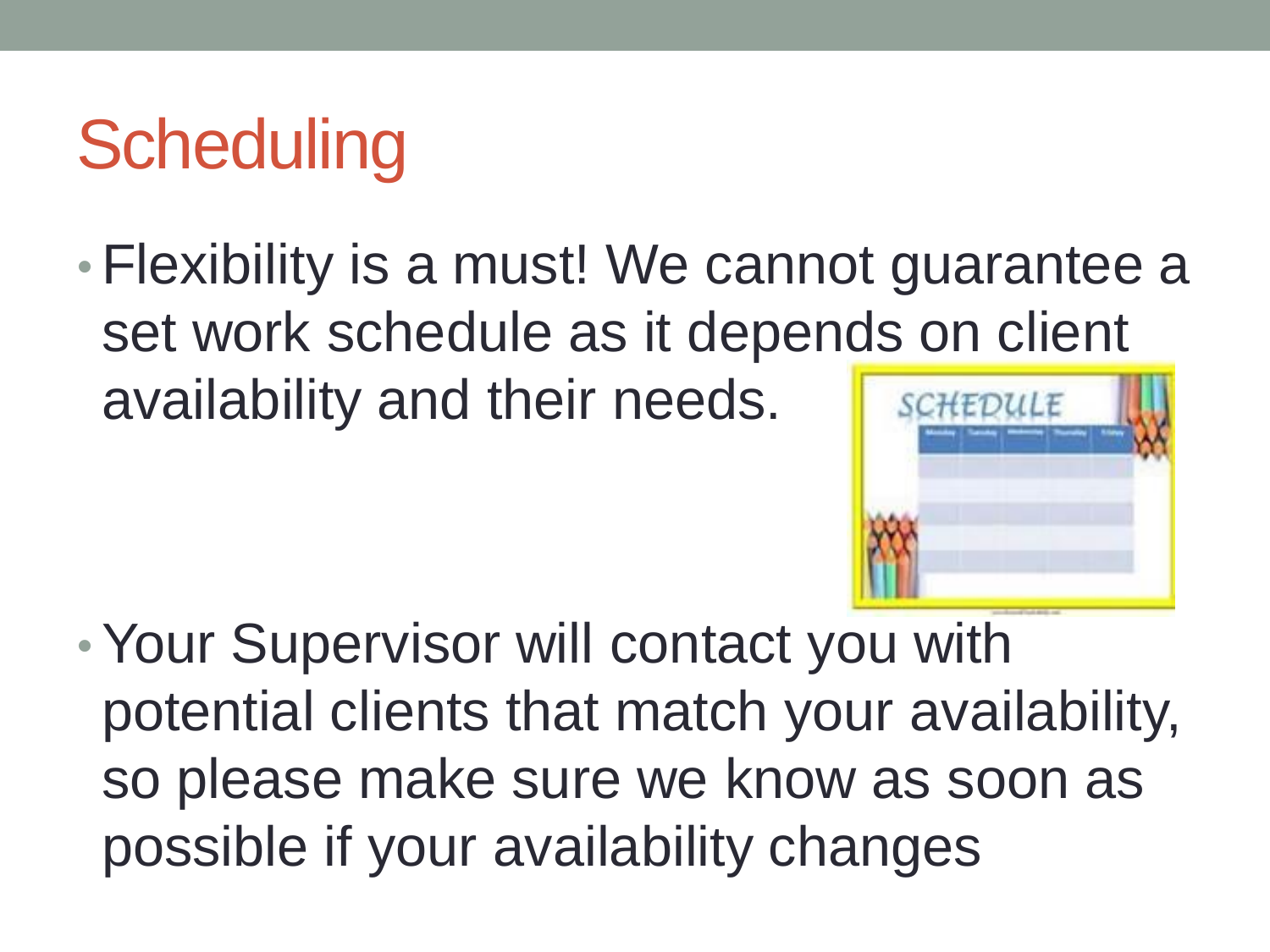#### **NOTIFICATION TO RESPONSIBLE PERSON AND AGENCY REGARDING TARDINESS OR ABSENCE**

Risk management and prevention strategies are an important component of providing supports to people who require assistance. When an individual receives critical supports, a back-up plan of alternate providers MUST be developed to address potential risks in the event the provider (DSP) does not arrive to provide the needed services. From https://www.azdes.gov/ddd/about.asp

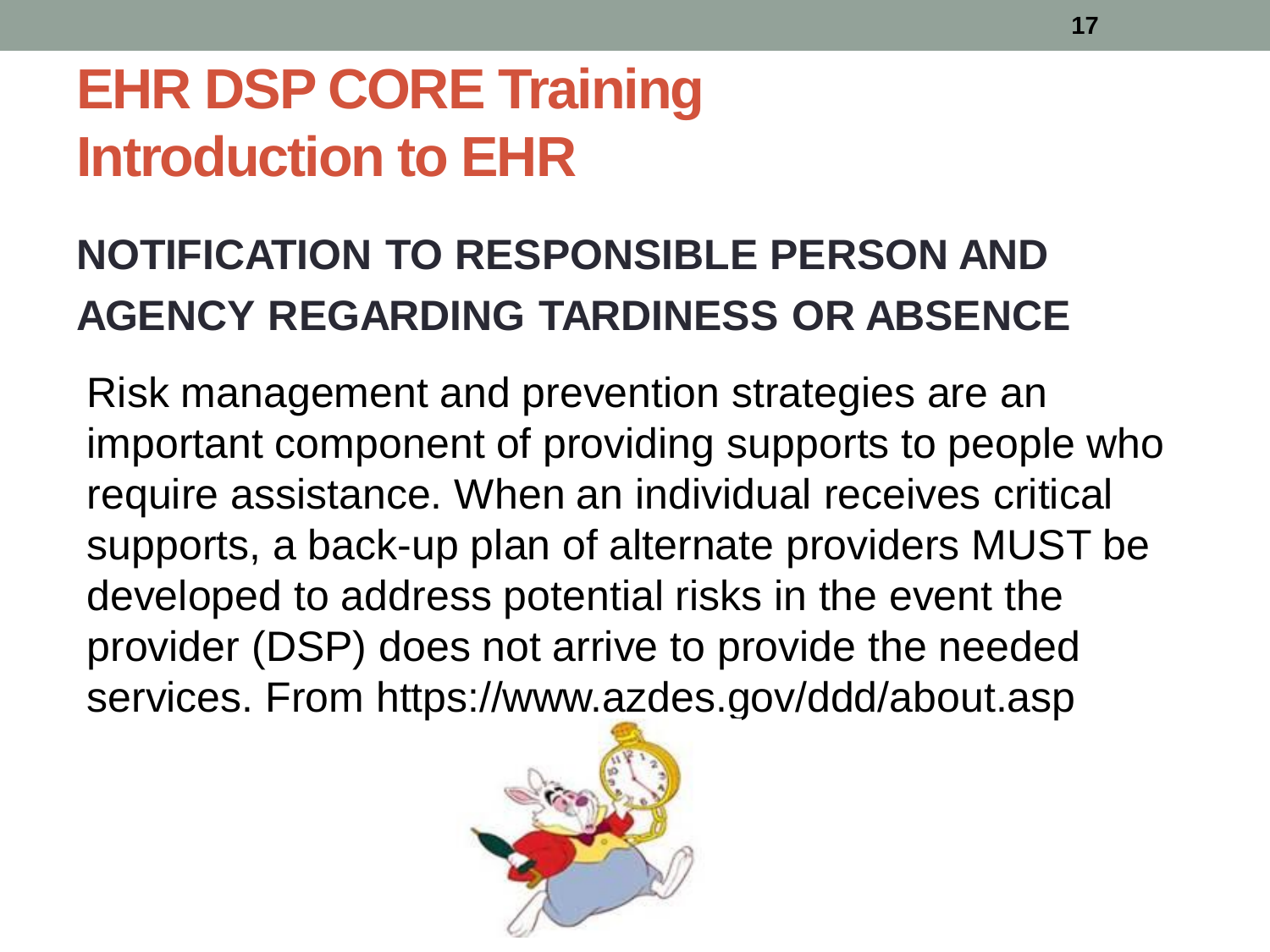#### **Understand the impact you create on the person and family that you serve!**

- What if you, the DSP did not notify the appropriate parties as soon as possible when unable to report to work as scheduled.
- What are ways you can make sure you have the needed contact information available to contact the family or individual as well as your EHR Supervisor?
- How would who you're serving feel if you did NOT show up for a scheduled shift?

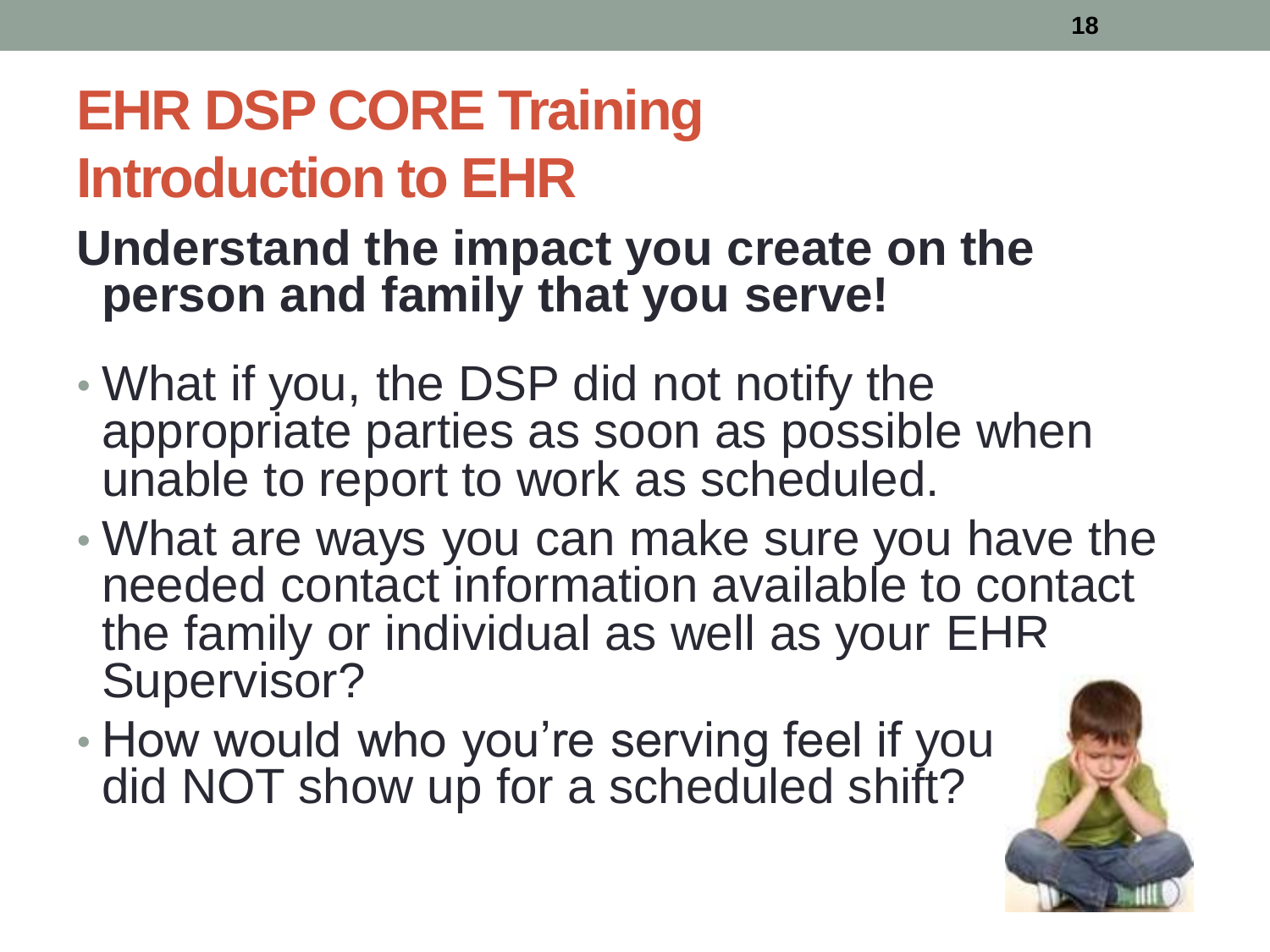## **The consumer or Responsible Person**

## **chooses how quickly a replacement caregiver will be needed if the scheduled Direct Support Professional becomes unavailable.**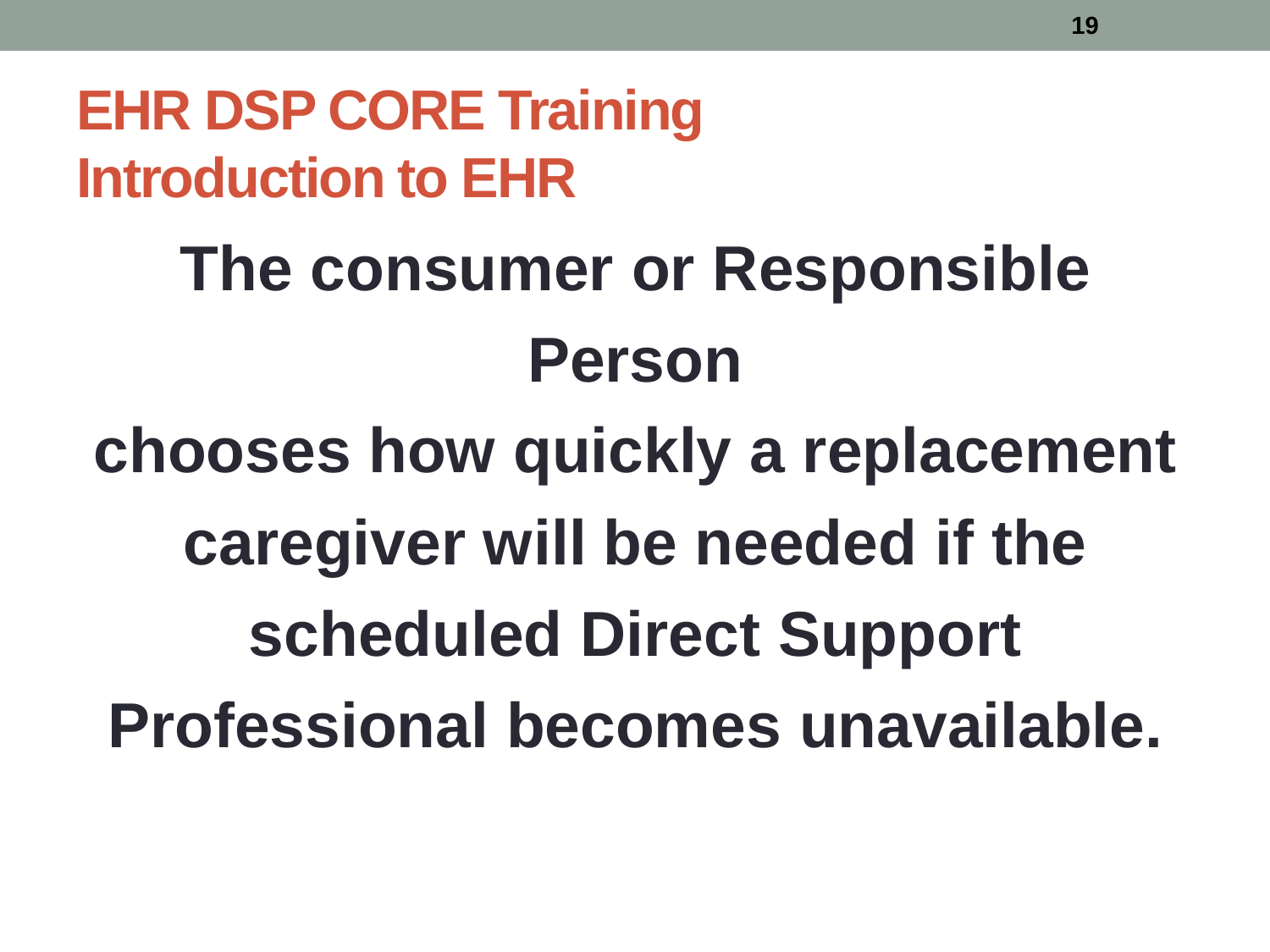When any provider agency to include EHR is authorized by DDD to provide a critical service (respite, or habilitation for someone living independently), a back-up plan that identifies a replacement caregiver is required in the event that a scheduled provider does not show up to work as scheduled for any reason. The consumer/family has the right to a replacement provider within 2 hours if they choose.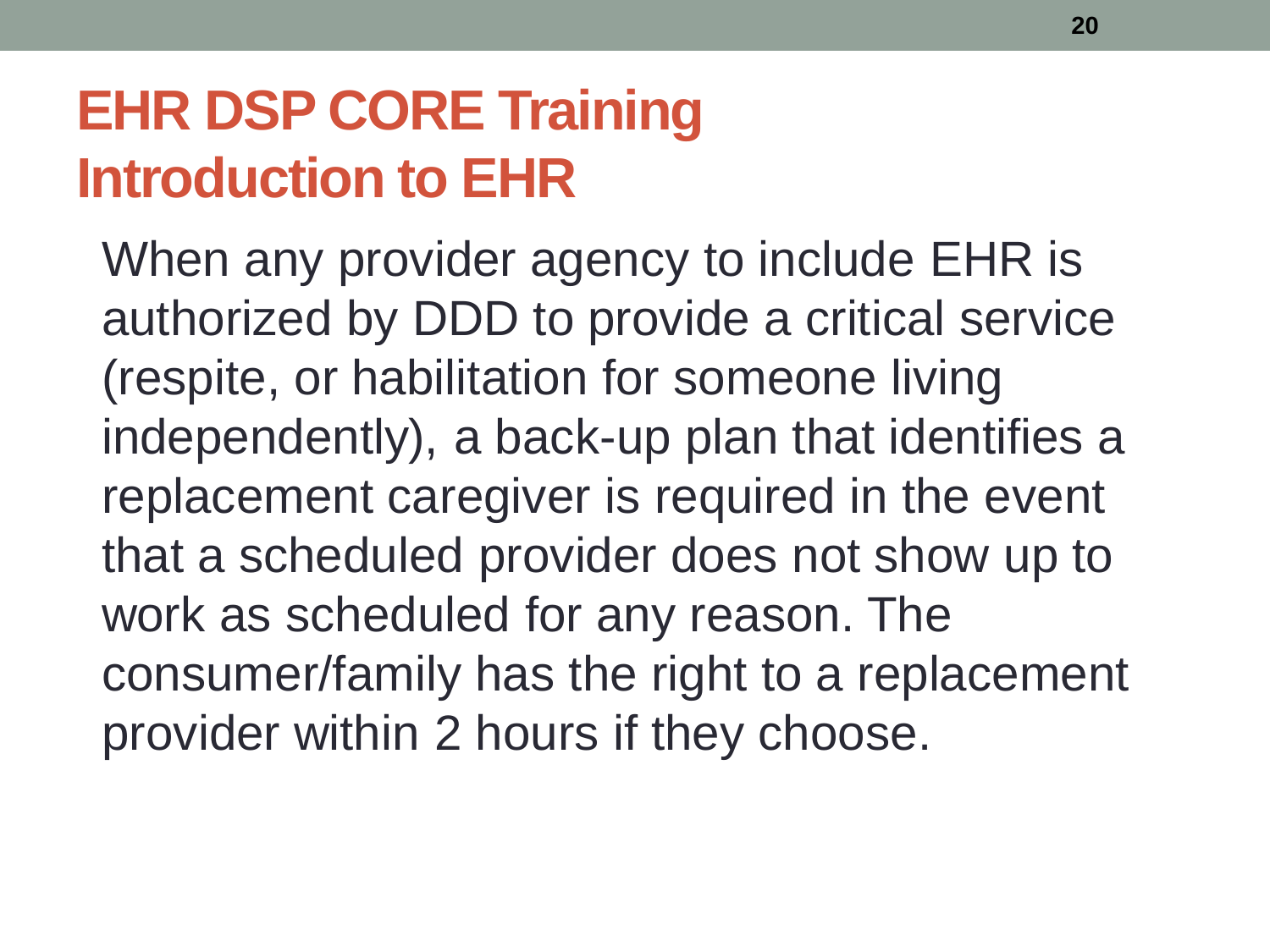For this reason, it is critical for you, the DSP, to do everything possible to find your replacement. If you are unable to do this you must notify your Supervisor *at least* **four hours** in advance of your scheduled shift so a replacement can be identified within the required timeframe.

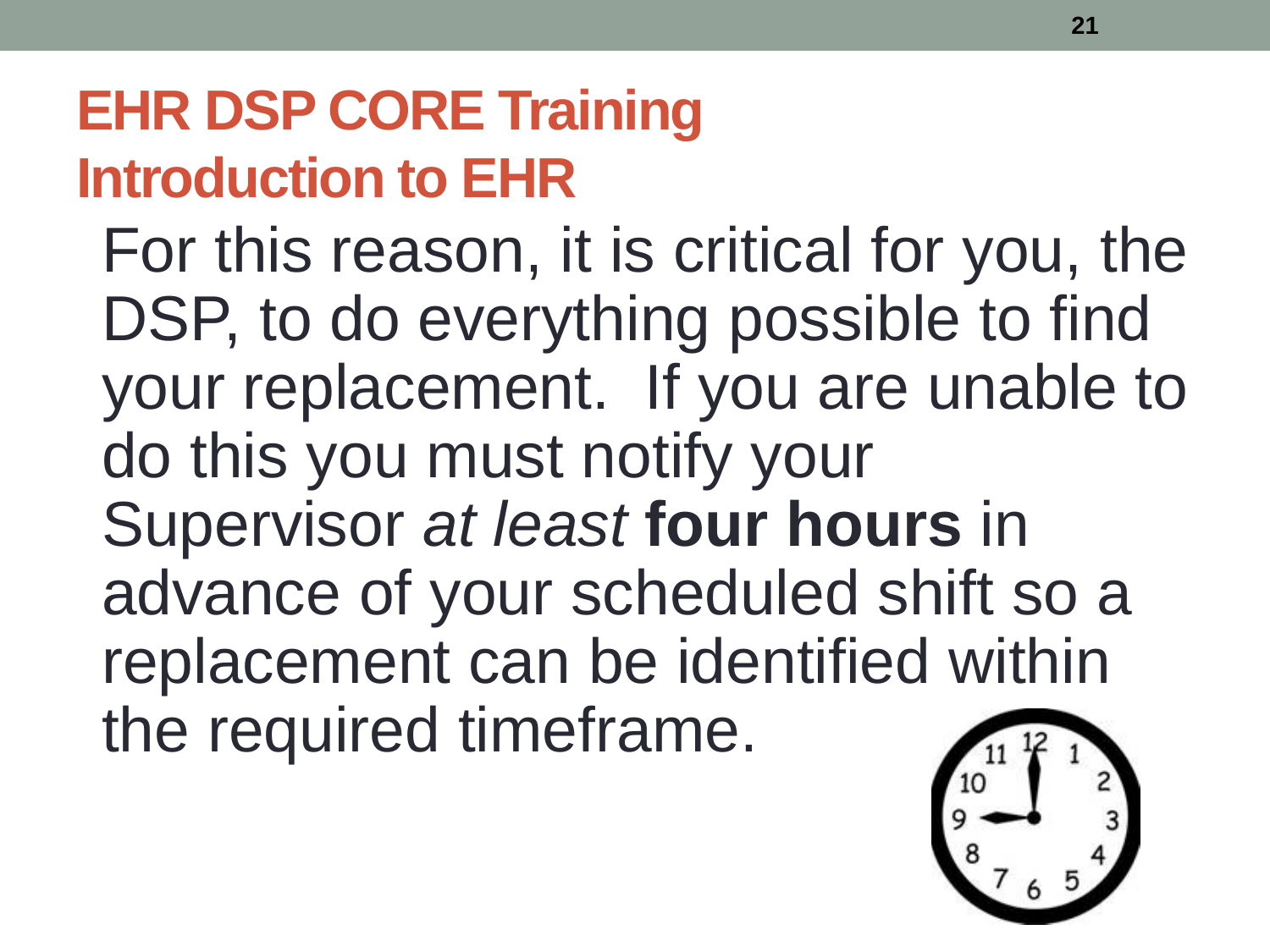## On-Call Number

- Your on-call supervisor's cell phone number is
	- (520) 237-9455 Tucson
	- (520) 08-087
	- (928) 399-9381 Cottonwood



- The on-call phone line is for reporting gaps, incidents, or any other emergencies only.
- Do NOT call the on-call phone to discuss matters that can wait until business hours. This includes nonurgent questions, timesheet issues, or other employee related requests.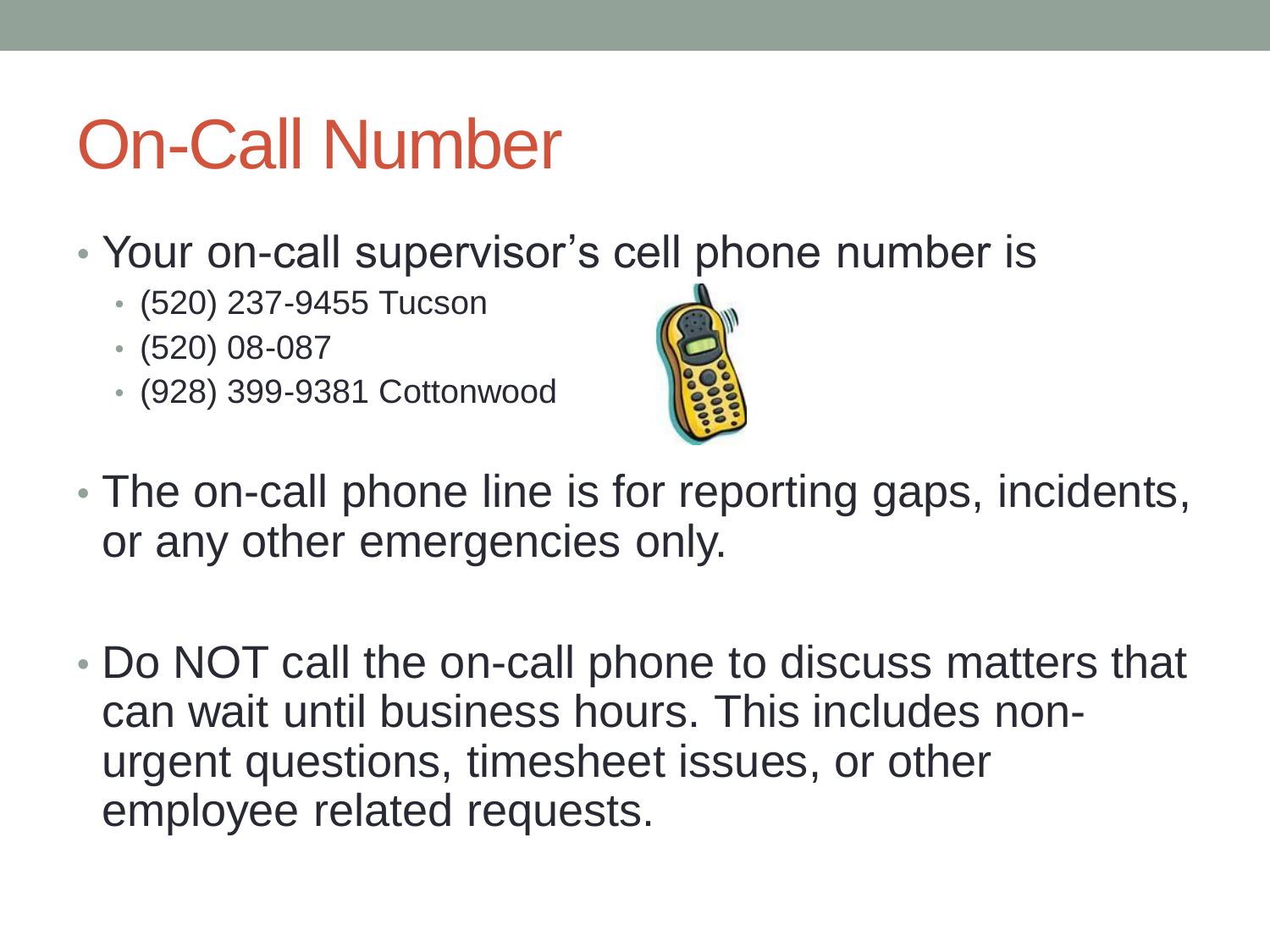## Professional Conduct

- Do not bring your family members or friends to a shift with you
- Respect the privacy and dignity of our clients, their homes and their families at all times
- •Follow through with the expectations of the family, unless they are in conflict with the service specifications
- Do not smoke in the presence of our clients

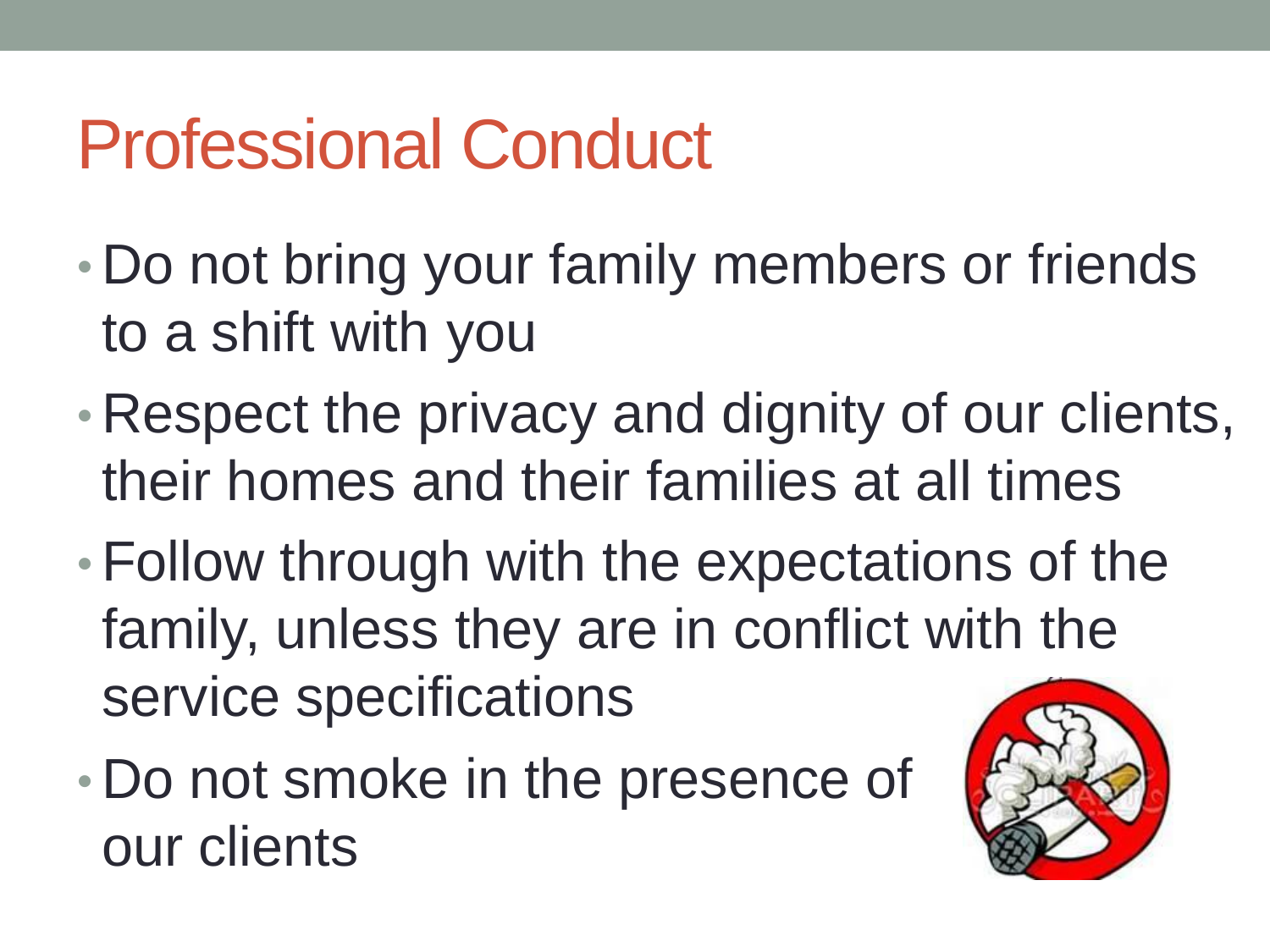## Professional Conduct

- Dress comfortably, but modestly and professional. Always wear close-toed shoes.
- If you feel that you cannot continue working with a specific client, but wish to continue with EHR, you are required to give two week's notice as you would when resigning to your Supervisor and the person served.
- If you have any questions, contact your Service Coordinator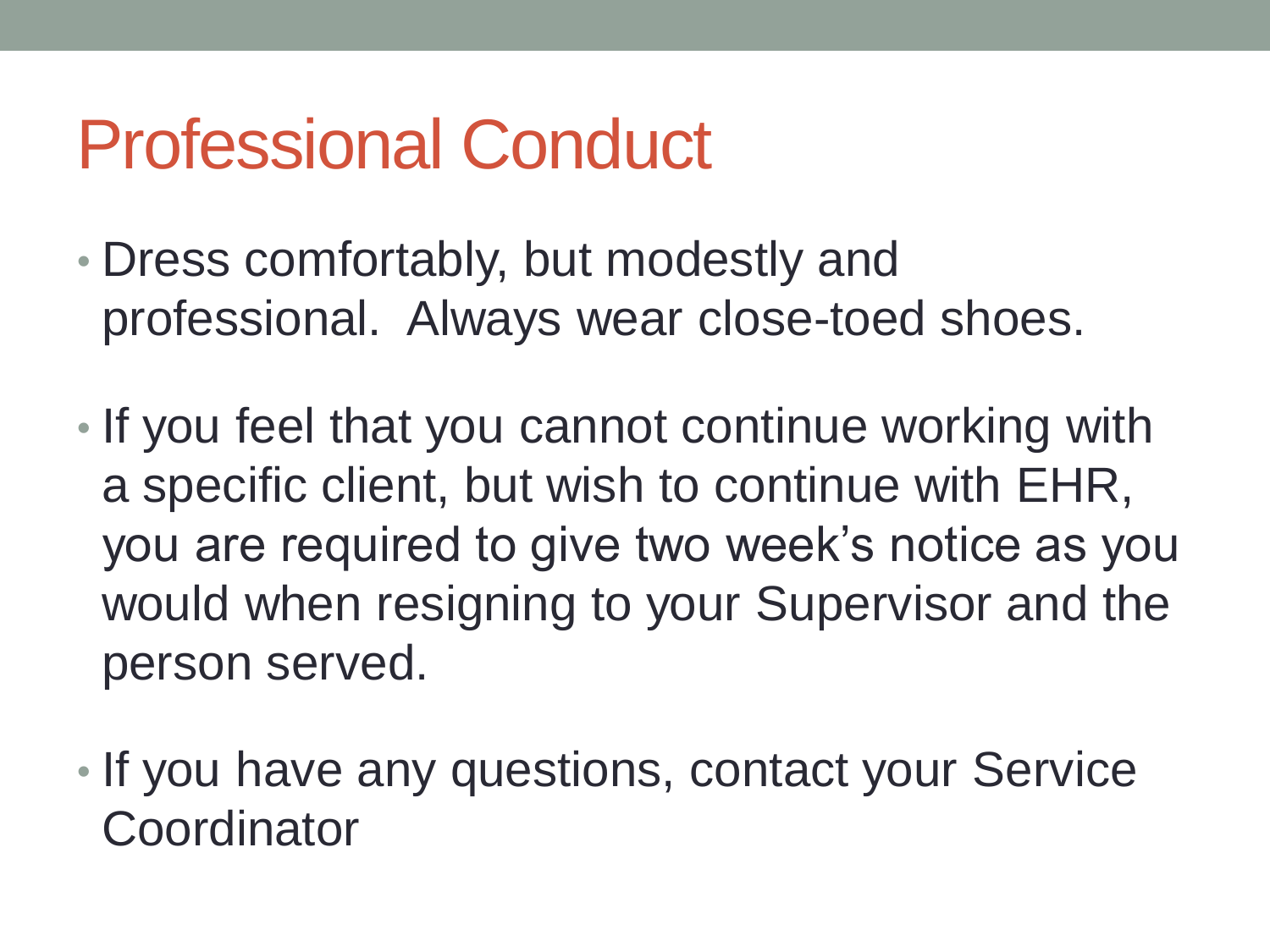## Professional Conduct

- We believe the relationship you have with the Individual you serve and their family NEEDS to be win-win!
- That means you should not be exposed to unsafe conditions such as:
	- 1. Dangerous animals or pets
	- 2. Unsafe working conditions such as excessive filth, mold, asbestos or unreported communicable disease/infection that you can not prepare for

#### **REMEMBER USE Universal Precautions AT ALL TIMES!**

3. Sexual harassment or hostile work environments REPORT these occurrences or anything else that compromises your personal health, safety and/or wellbeing immediately!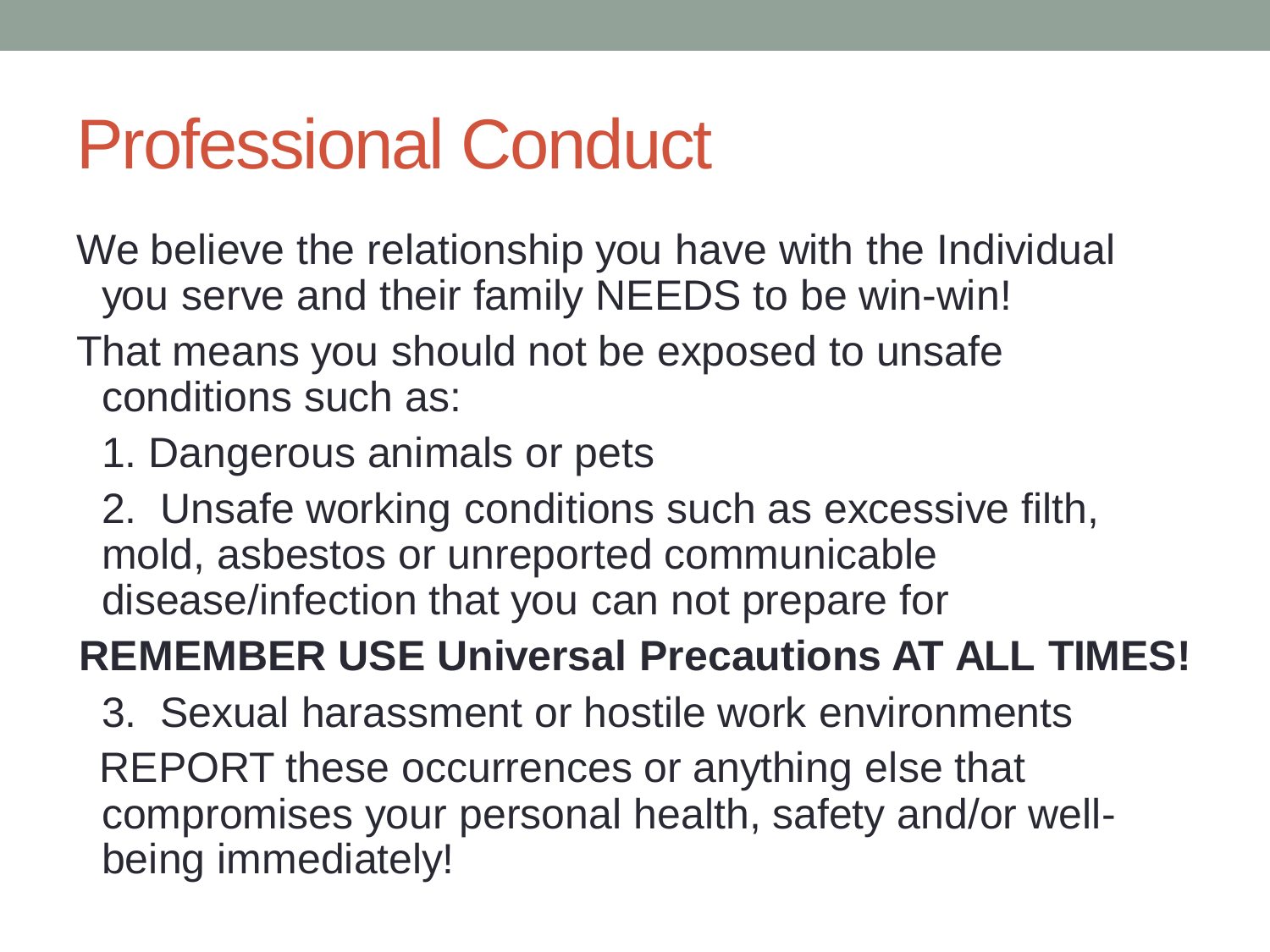## **Confidentiality**

- It is of utmost importance that you respect the privacy of the families we serve
- Any discussion about a person or family EHR serves is on a NEED TO KNOW basis.



• This means you only talk about it if it is absolutely necessary, and only to people who require the information to facilitate the care of that person.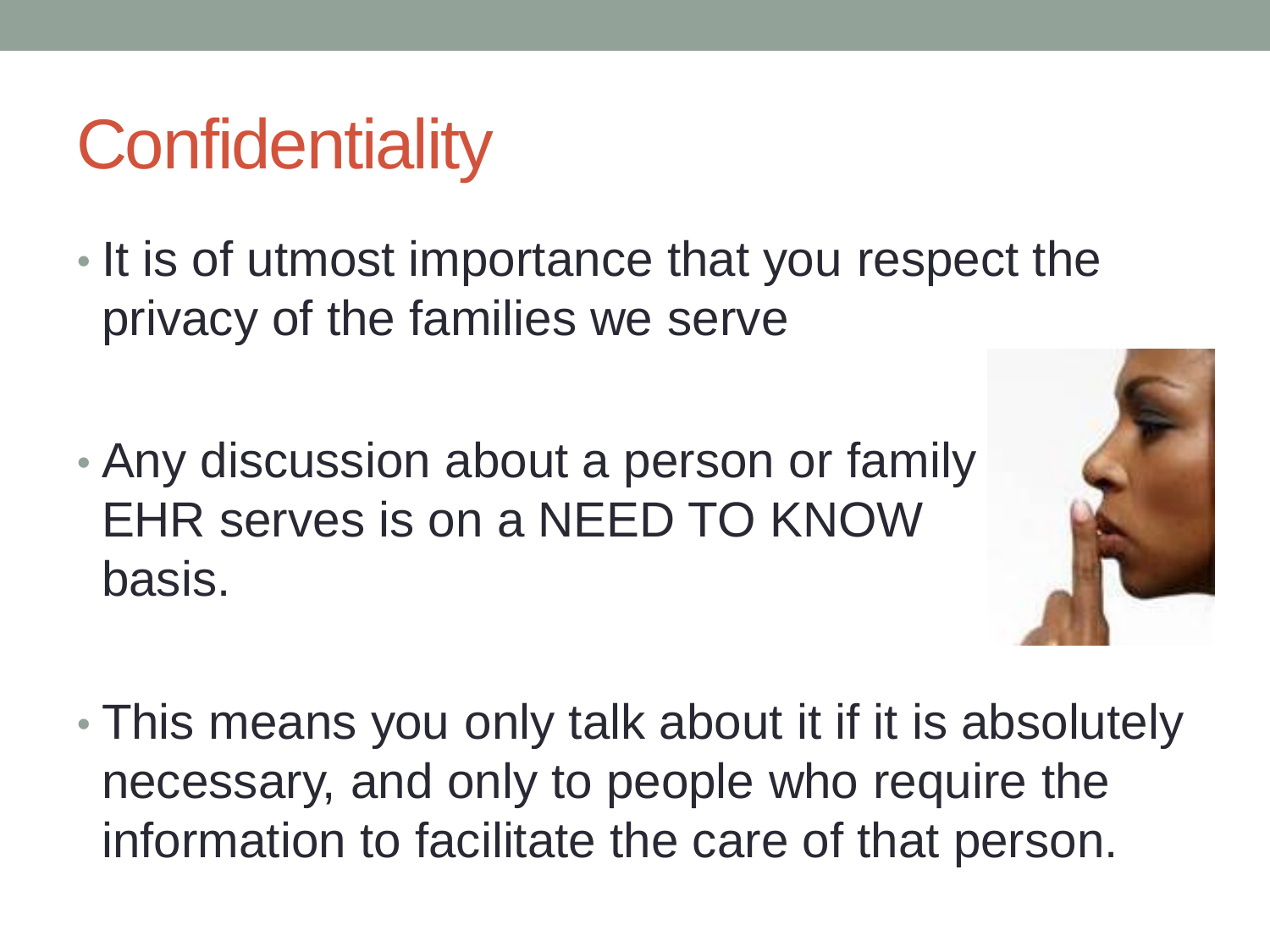## **Communication**

Always maintain regular contact with your Service Coordinator and your families

Call when:

- If you are unable to make a shift or you will be late
- A consumer/family asks you to work more hours than your timesheet authorizes
- You need guidance about anything
- An incident occurs
- You are unsure about what an individual/family is asking you to do
- With any changes in the medical/emotional status of your client
- There is a change in your contact information or availability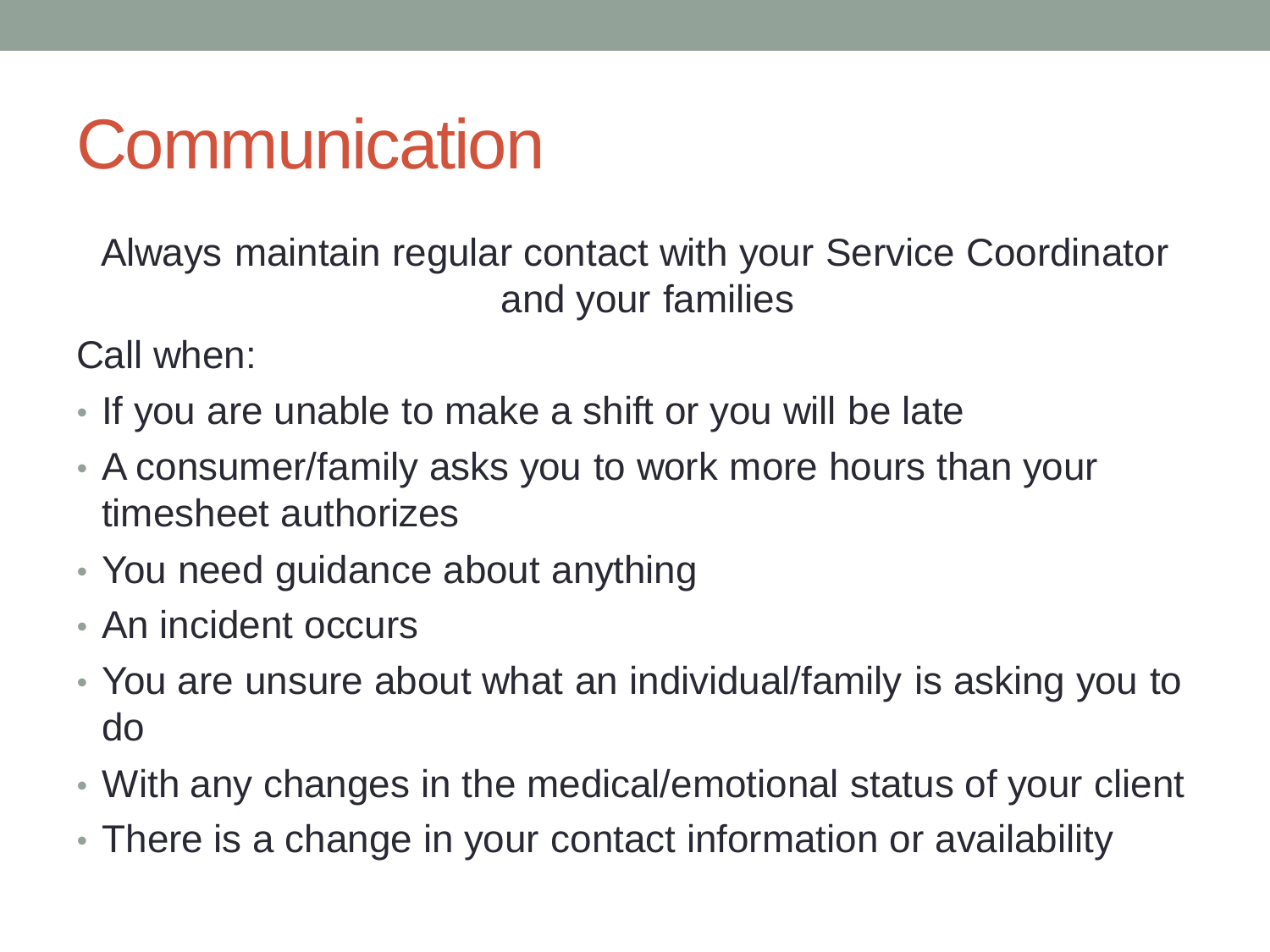- Timesheets will be disbursed monthly by the 25<sup>th</sup> of the month via email.
- They are Due on the 1<sup>st</sup> and the 16<sup>th</sup> of every month no later than 5:00pm (even on holidays and weekends!)
- You may fax to (888) 959-1007 or bring in your timesheets, but please text or email to verify their receipt if you fax. Originals need to be dropped off or mailed to PO Box 4471, Bisbee, AZ 85603. If we do not receive your original timesheet, the next one will not be proceeded.
- $\cdot$  If you have not received your timesheets by the  $5<sup>th</sup>$  of the month, notify us immediately so we can send replacements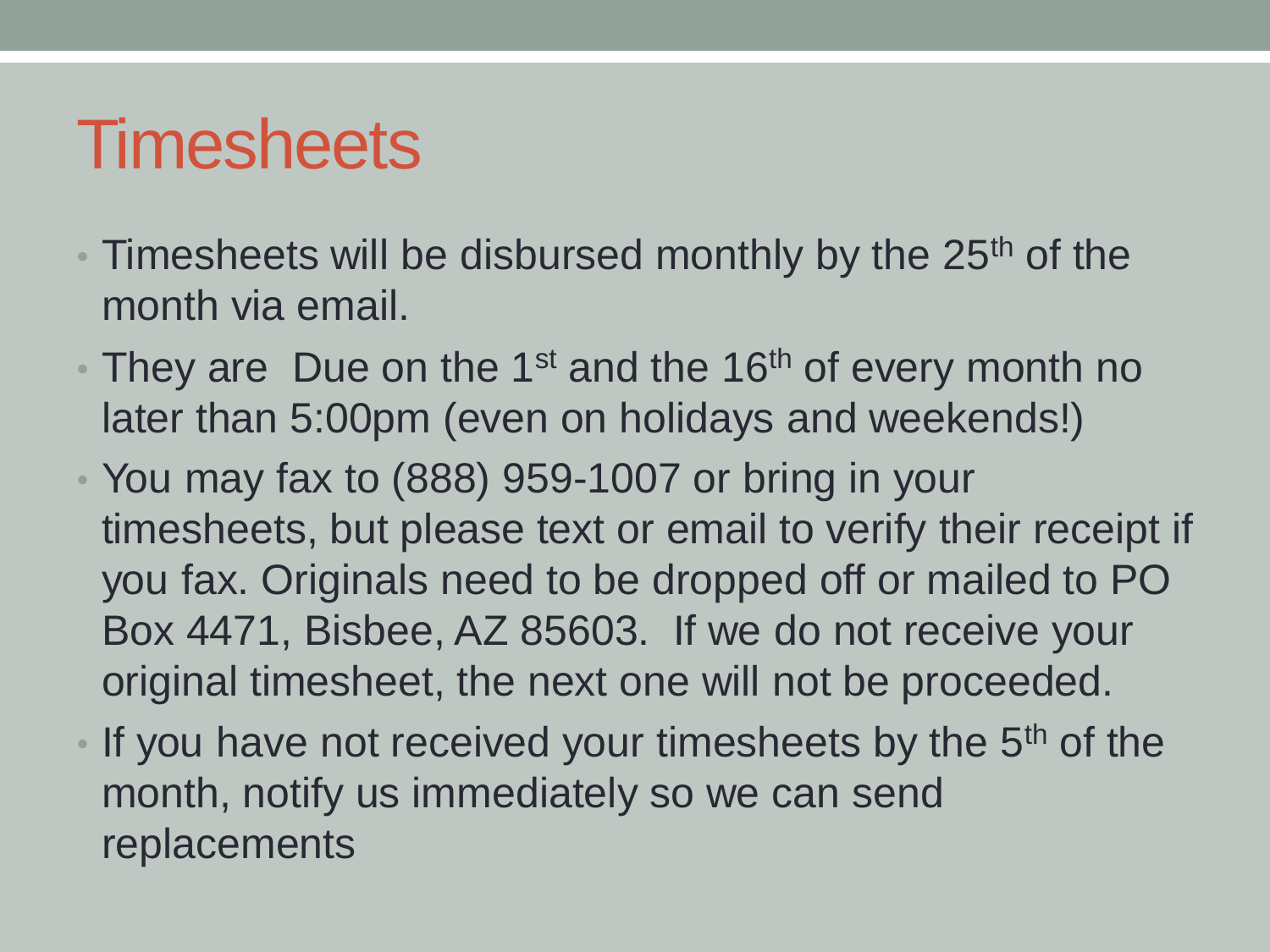- A Timesheet is your authorization to work. Do not work a shift without a timesheet, unless you have received verbal authorization from your Coordinator to use a blank timesheet
- Timesheets MUST be signed by the client after every shift. Timesheets will not be accepted unless they have a signature after every clock in/out.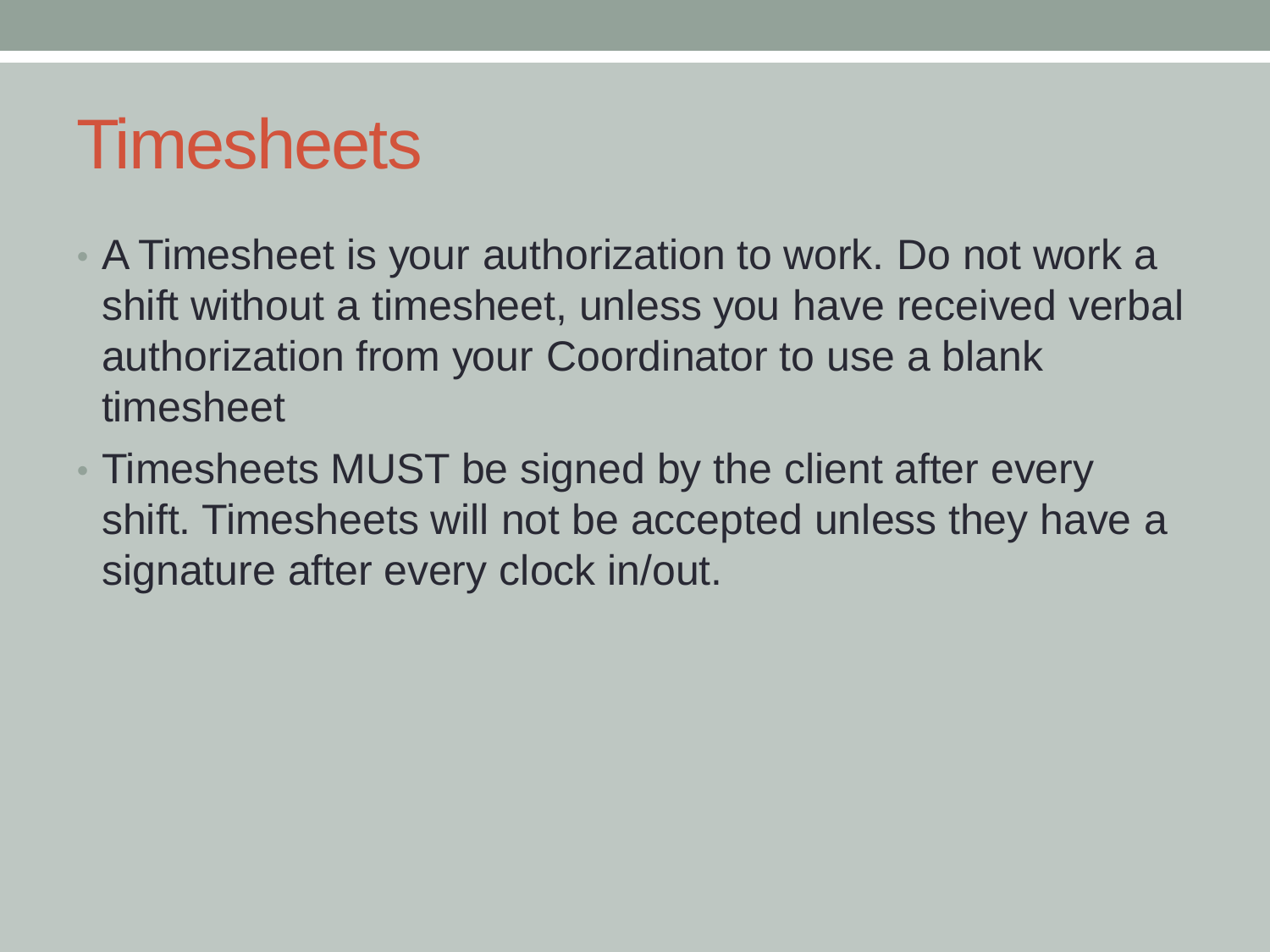- Review your timesheets closely for notes, dates, and authorization numbers.
- You may NOT work more hours than authorized on your timesheet without contacting your Coordinator for authorization-even if the family asks you to.
- Most of our clients have contracted authorizations from our funding sources. If you are given an end date on a timesheet, you may not work past that date until you receive a new timesheet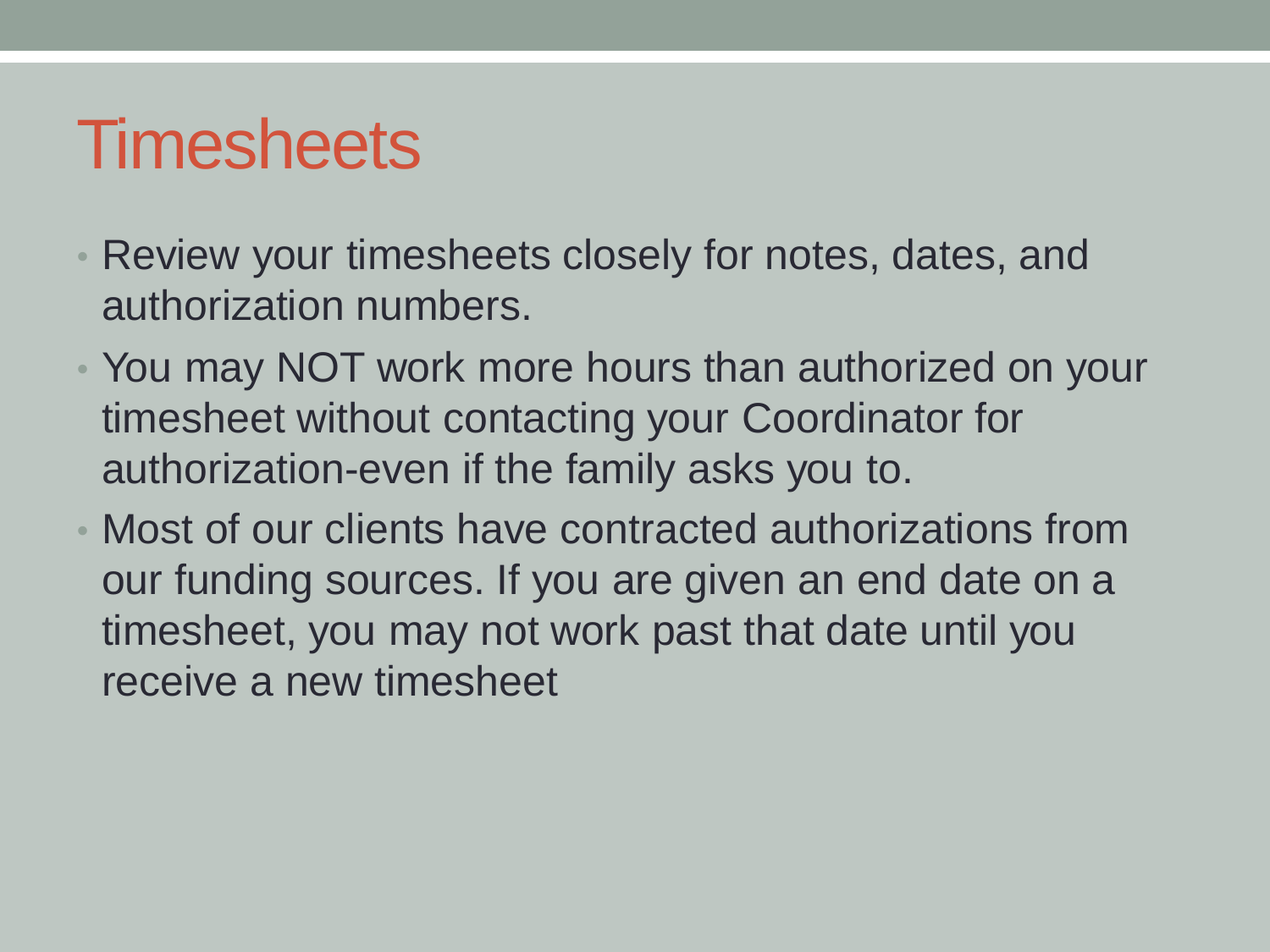- There are no guaranteed hours, so be sure you are authorized to work before you do.
- If you work more hours than you are authorized without your supervisor's consent, you will NOT be paid for those hours.
- Timesheets should be filled out completely and legibly in black or blue ink
- NEVER use white out on a timesheet. If you make a mistake, cross it out, initial, and use the line below to rewrite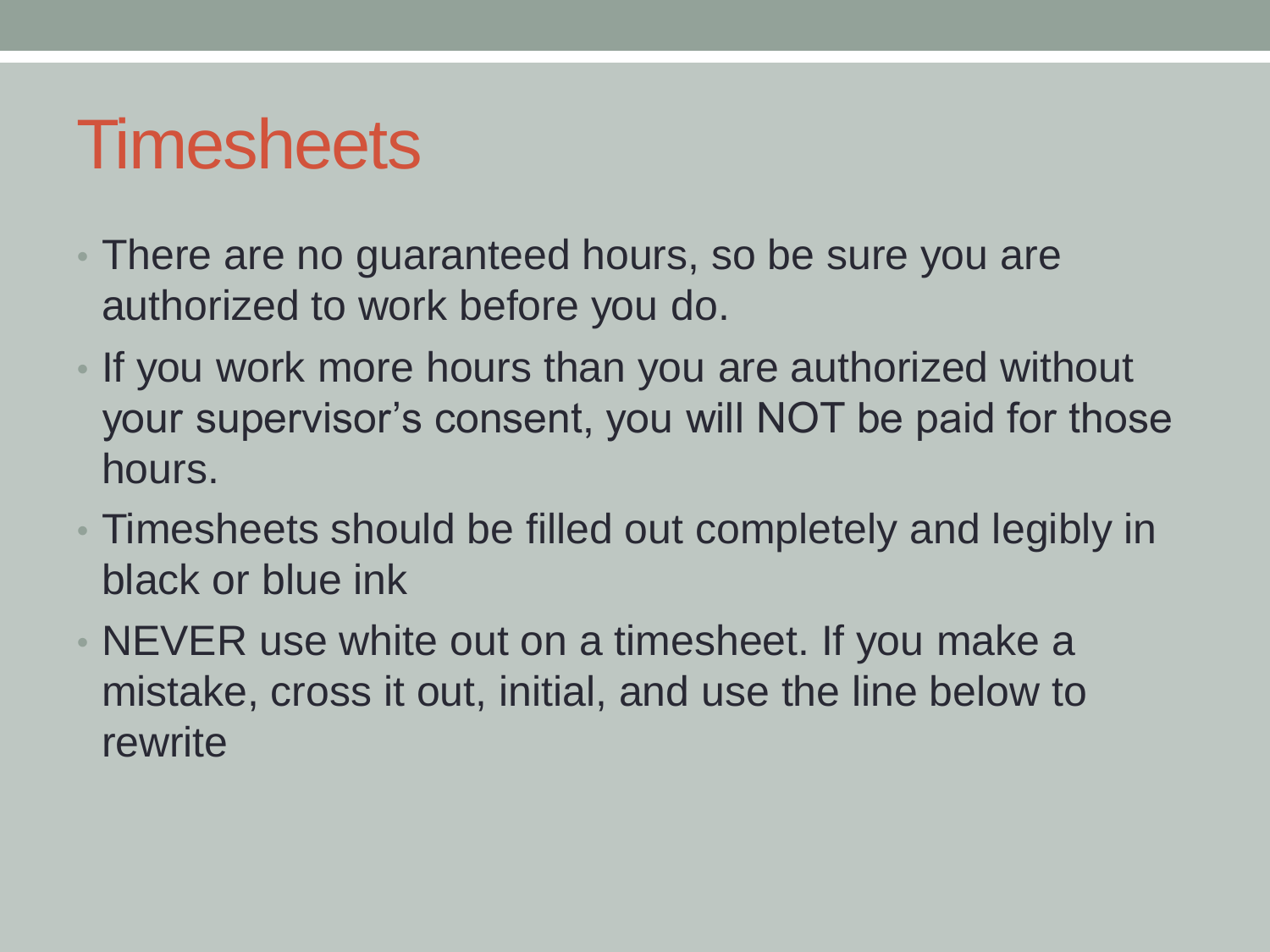- You are paid based off of your clocked times, so be sure your math is accurate
- Any timesheets that need to be corrected will be sent back to you and paid during the next pay cycle after they have been corrected
- Pay dates are the 5<sup>th</sup> and the 20<sup>th</sup> of every month. All checks will be automatically deposited into your bank account or through a card.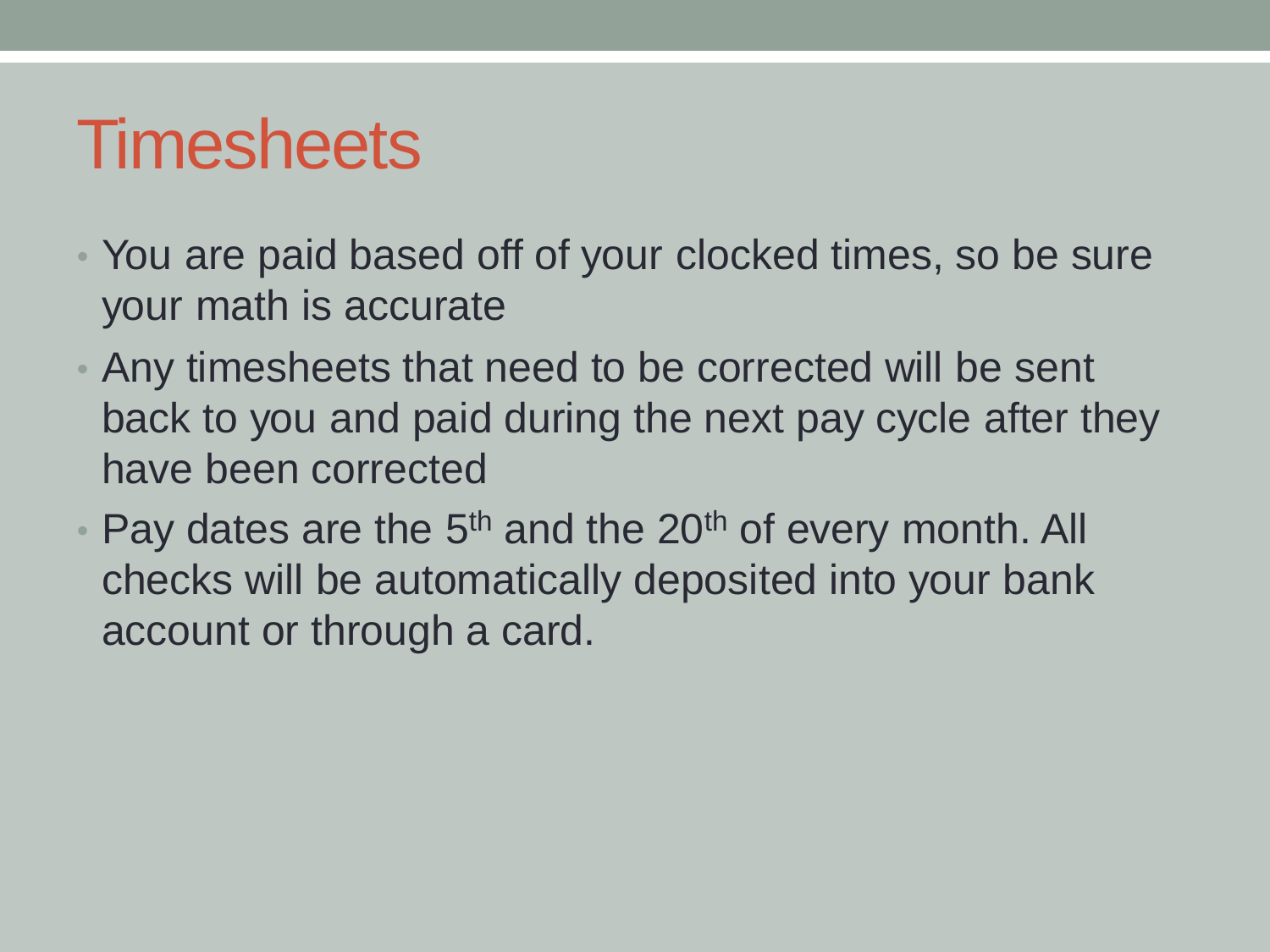## **Late Timesheets**

**A timesheet will be voided out after 90 days even if you served the individual, you will NOT be paid if you turn your timesheet in after it is voided.**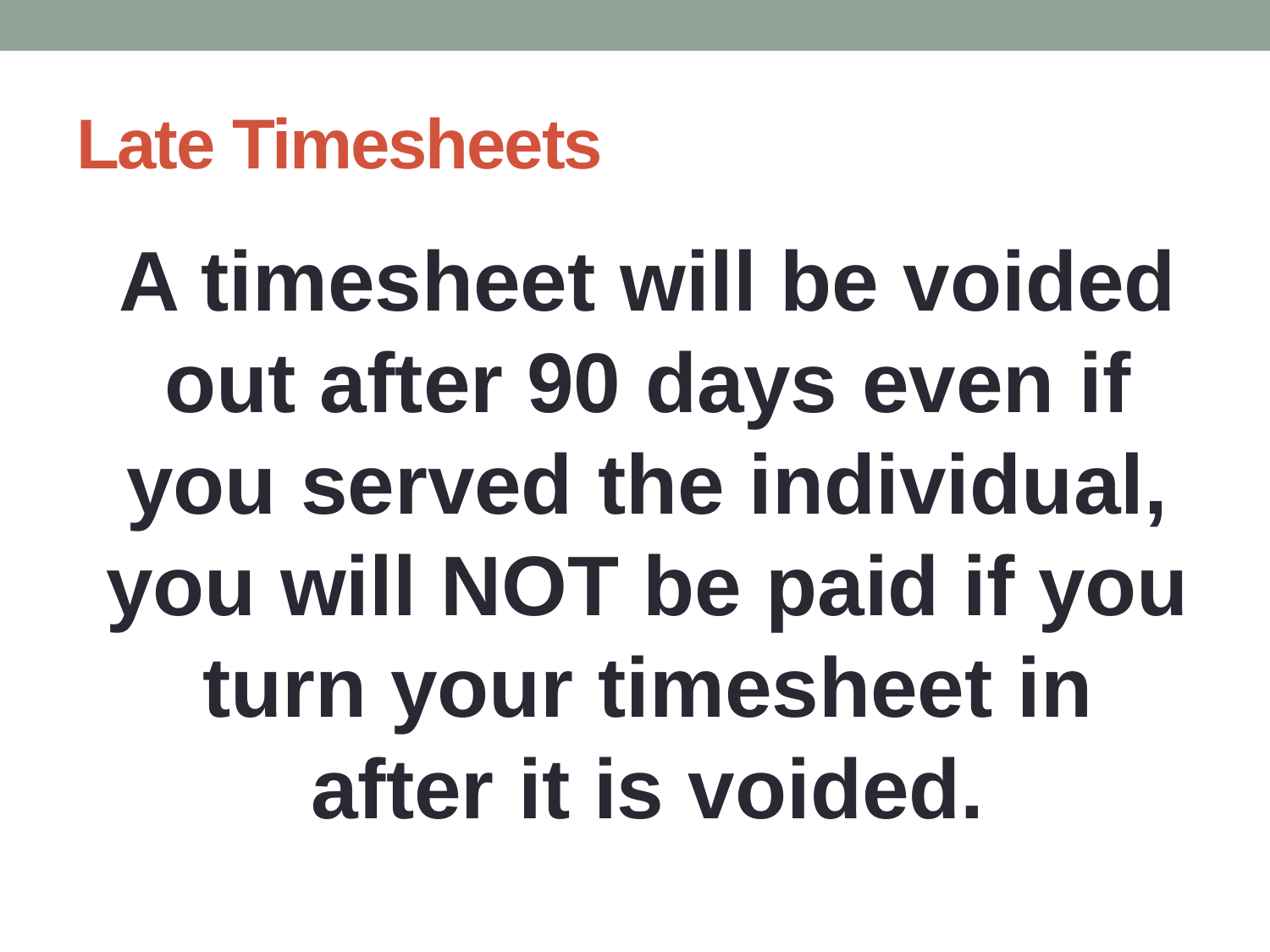## Late Timesheets

• It is very important that you turn your timesheets in on time

Our late timesheet policy is as follows:

1<sup>st</sup> occurrence: documented verbal warning

2<sup>nd</sup> occurrence: written warning

3<sup>rd</sup> occurrence: written warning, time paid at minimum wage

4<sup>th</sup> occurrence is cause for termination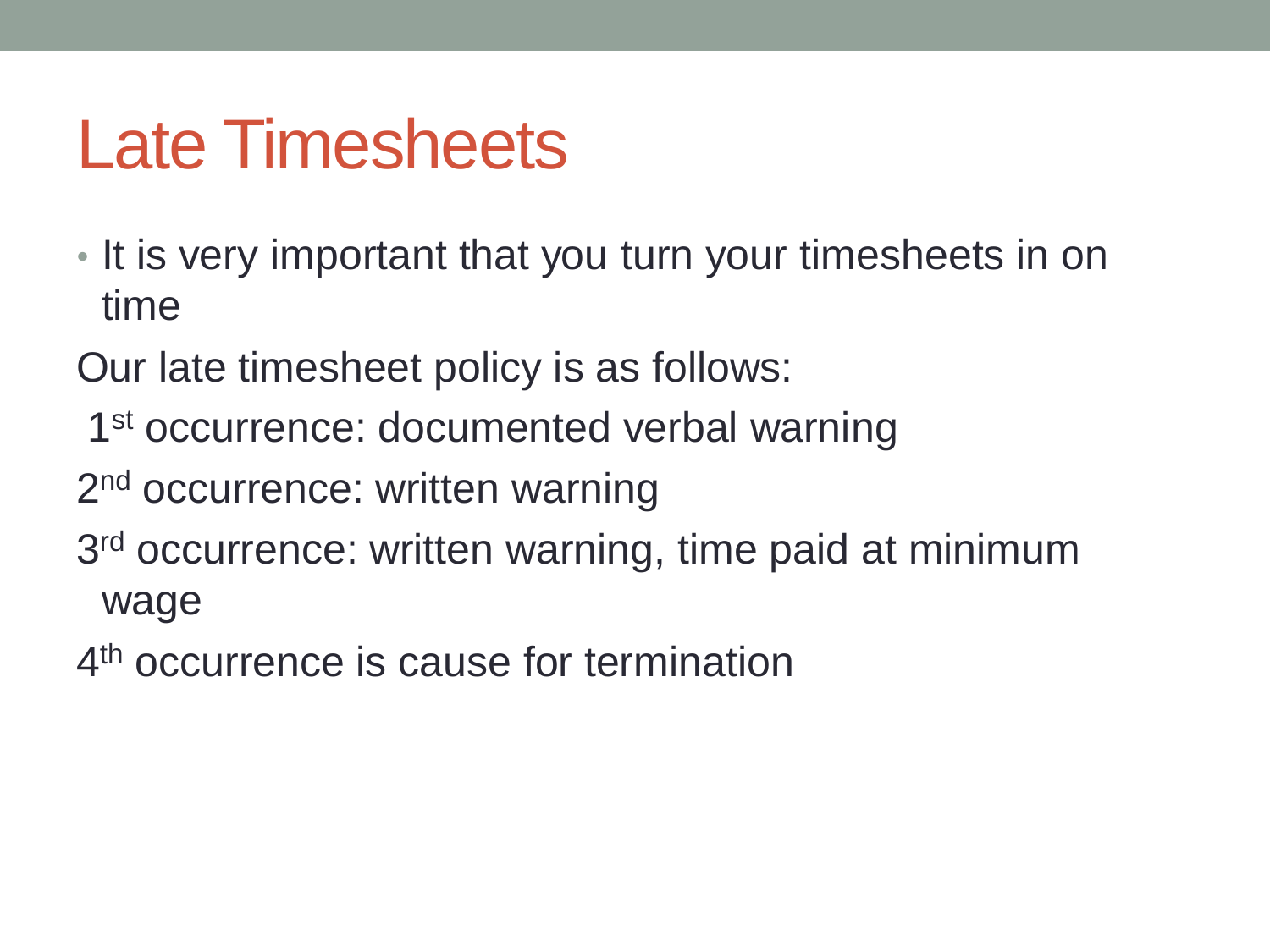## Recap: Timesheets

- Notify us by the  $5<sup>th</sup>$  if you have not received them
- Due by 5:00pm on the 1<sup>st</sup> and the 16<sup>th</sup>
- $\cdot$  Pay dates are the 5<sup>th</sup> and the 20<sup>th</sup> of every month
- Do not work past authorized hours or dates
- Do not work without a timesheet as it is your authorization to work

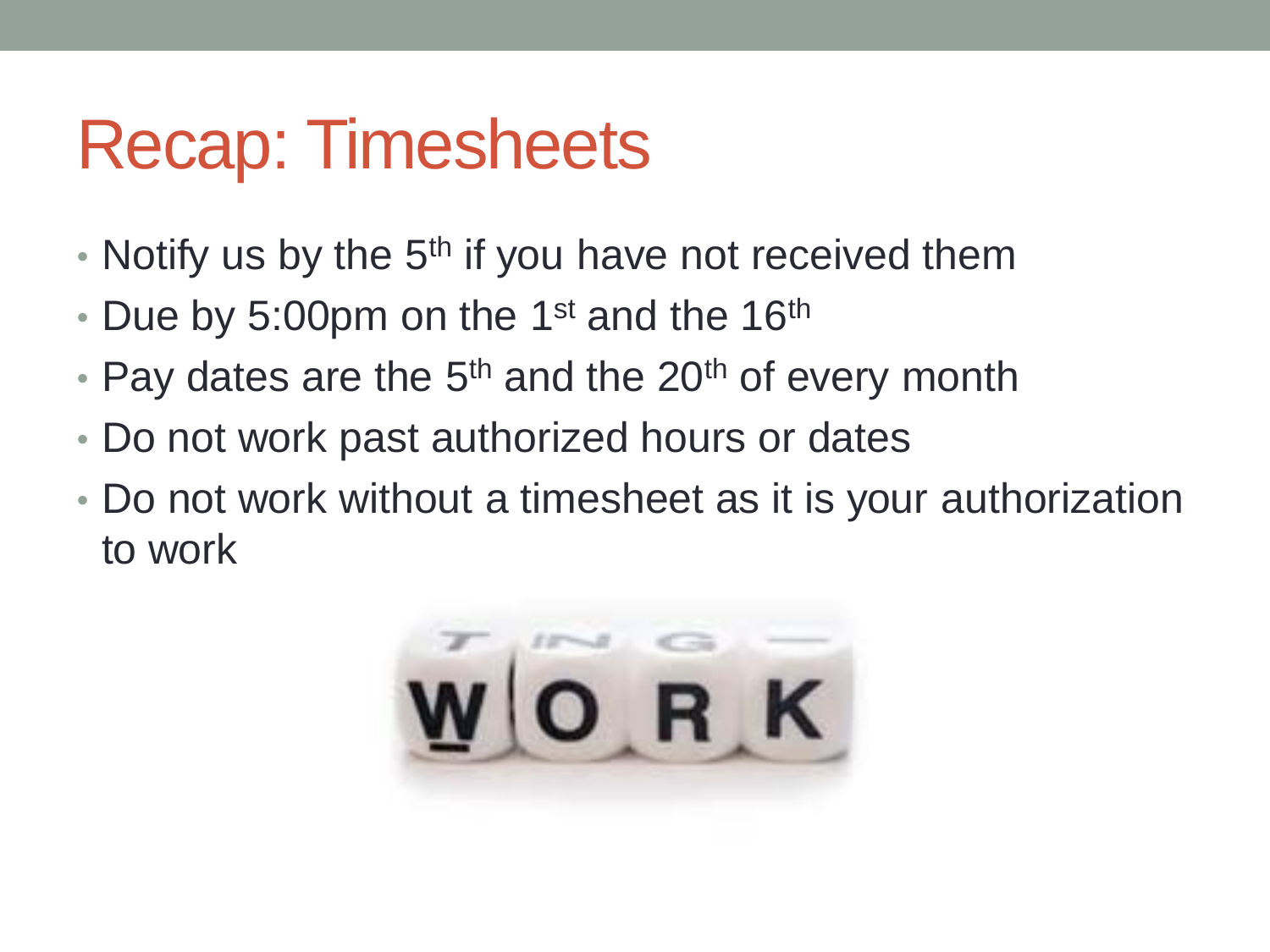| <b>Staff Member:</b><br>Individual Receiving Services:<br>Name:<br>Name:<br>Address:<br>Address:<br>Guardian<br>Phone:<br>Respite / Habilitation<br><b>Authorized Hours:</b><br>Pay Period:<br>Service:<br>Time In<br><b>Time Out</b><br>Guardian/Parent Signature<br>Date<br><b>Hours</b><br><b>INSTRUCTIONS:</b><br>* Complete one row each time you<br>work.<br>* Parent / Guardian should sign<br>each day served.<br>* Timesheets are due the 1st or<br>16th of each month.<br>* All times should be in 24-hour<br>(military) time.<br>* Double-check all math before<br>turning in this timesheet.<br><b>MILITARY TIME CONVERSION</b><br>12:00a -> 0000   12:00p -> 1200<br>1:00a -> 0100   1:00p -> 1300<br>2:00a -> 0200   2:00p -> 1400<br>$3:00a \rightarrow 0300$   $3:00p \rightarrow 1500$<br>4:00a -> 0400   4:00p -> 1600<br>$5:00a \rightarrow 0500$   $5:00p \rightarrow 1700$<br>6:00a -> 0600   6:00p -> 1800<br>7:00a -> 0700   7:00p -> 1900<br>8:00a -> 0800   8:00p -> 2000<br>9:00a -> 0900   9:00p -> 2100<br>10:00a -> 1000   10:00p -> 2200<br>11:00a -> 1100   11:00p -> 2300 |  |  | <b>Echoing Hope Ranch Timesheet</b> |  |
|-----------------------------------------------------------------------------------------------------------------------------------------------------------------------------------------------------------------------------------------------------------------------------------------------------------------------------------------------------------------------------------------------------------------------------------------------------------------------------------------------------------------------------------------------------------------------------------------------------------------------------------------------------------------------------------------------------------------------------------------------------------------------------------------------------------------------------------------------------------------------------------------------------------------------------------------------------------------------------------------------------------------------------------------------------------------------------------------------------------|--|--|-------------------------------------|--|
|                                                                                                                                                                                                                                                                                                                                                                                                                                                                                                                                                                                                                                                                                                                                                                                                                                                                                                                                                                                                                                                                                                           |  |  |                                     |  |
|                                                                                                                                                                                                                                                                                                                                                                                                                                                                                                                                                                                                                                                                                                                                                                                                                                                                                                                                                                                                                                                                                                           |  |  |                                     |  |
|                                                                                                                                                                                                                                                                                                                                                                                                                                                                                                                                                                                                                                                                                                                                                                                                                                                                                                                                                                                                                                                                                                           |  |  |                                     |  |
|                                                                                                                                                                                                                                                                                                                                                                                                                                                                                                                                                                                                                                                                                                                                                                                                                                                                                                                                                                                                                                                                                                           |  |  |                                     |  |

PROVIDER: By signing below, I certify that I have completed the services named above. I also certify that the services I provided were in compliance with the specifications as defined by the funding source. My signature further certifies that the above entries are accurate.

PROVIDER SIGNATURE

**DATE** 

GUARDIAN/PARENT: By signing below, I certify that the hours listed above are accurate. I give my permission and approval for the Provider to submit the above hours. My signature also signifies that I have received a copy of this timesheet.

**GUARDIAN/PARENT SIGNATURE** 

**DATE** 

**Echoing Hope Ranch** PO Box 4471, Bisbee, AZ 85603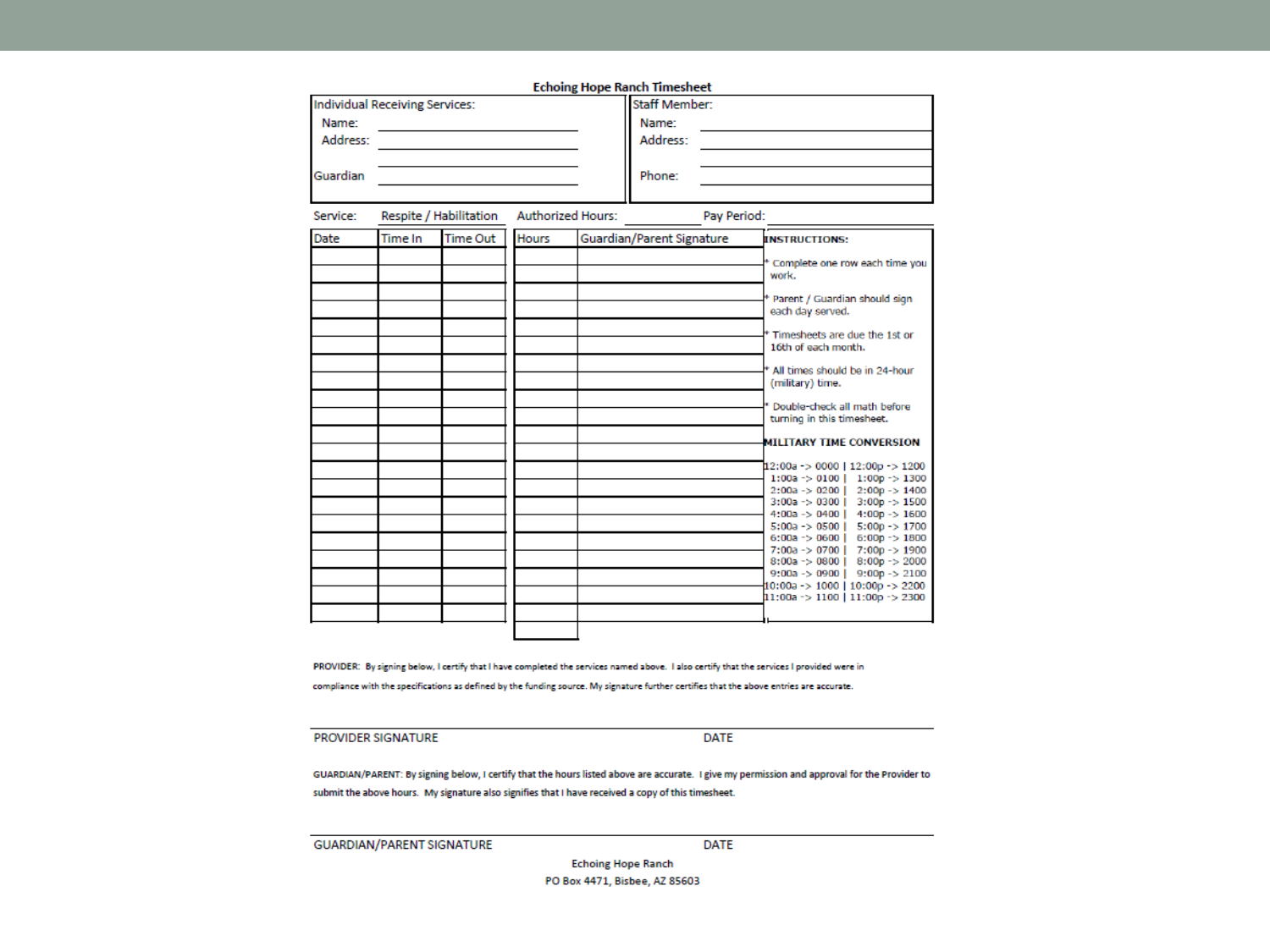### Services and Documentation **Respite**

- Provides short term relief for the main caregiver
- Ensure the individual's safety and address needs
- Offer enriching activities
- Carry out any client specific routines as requested in the care plan or by the family
- Do not bill more than 12 hours per day of respite without prior authorization
- May be provided to up to 3 individual's at a time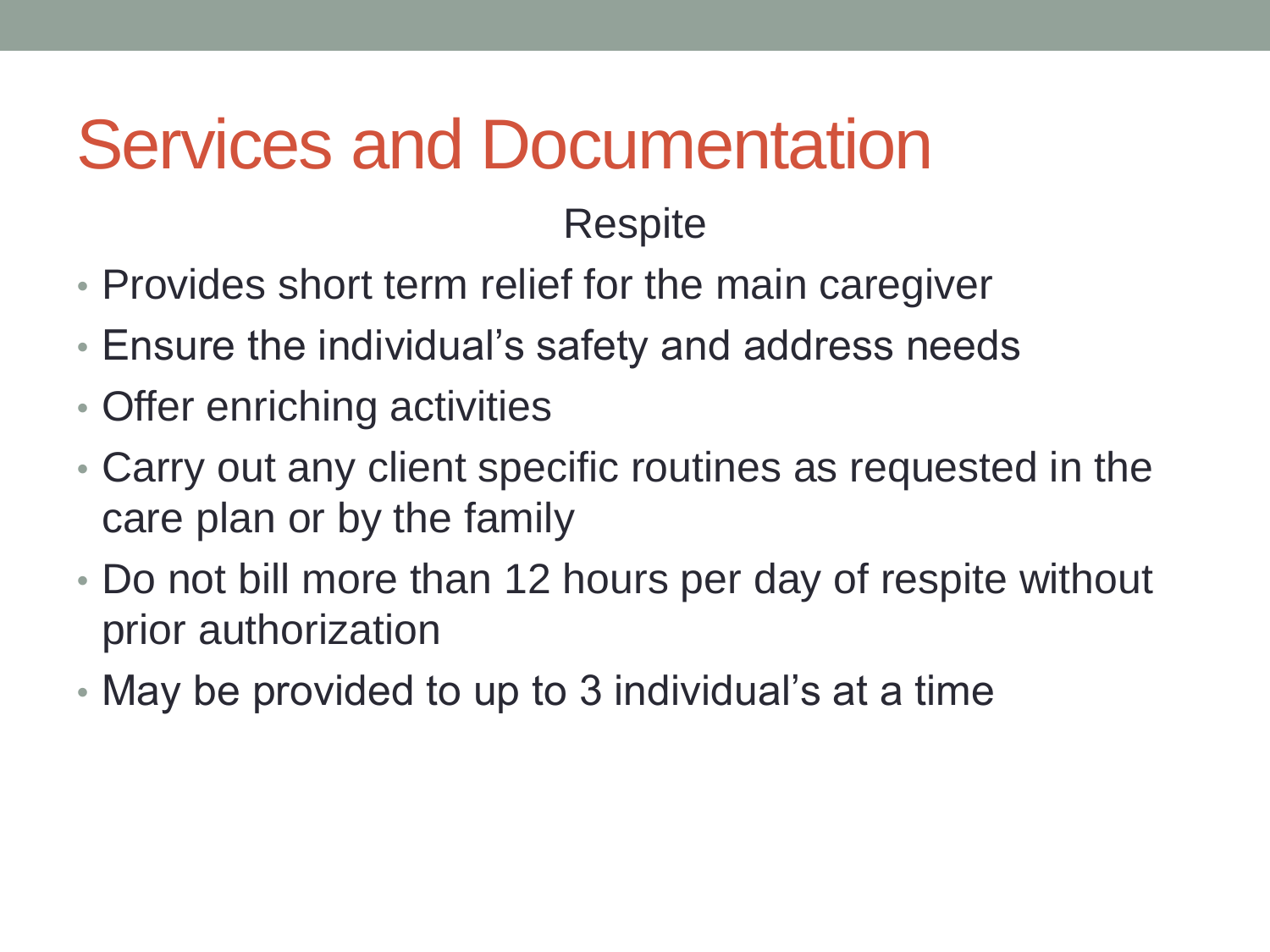

#### **PROGRESS REPORT - DDD RESPITE SERVICE**

|                                             | <b>Client: Client</b> :<br>Provider: with the contract of the contract of the contract of the contract of the contract of the contract of the contract of the contract of the contract of the contract of the contract of the contract of the contract of                                                                                                                                      |
|---------------------------------------------|------------------------------------------------------------------------------------------------------------------------------------------------------------------------------------------------------------------------------------------------------------------------------------------------------------------------------------------------------------------------------------------------|
| Mo./Yr.: $\_\_$                             |                                                                                                                                                                                                                                                                                                                                                                                                |
| <b>Record Date and</b><br><b>Time Frame</b> | <b>General Guidelines for Reporting</b><br>Give a brief narrative of activities offered during RSP hours. What was client's level of participation and overall<br>mood? Note any of the following: Unusual behaviors or comments, medical concerns, family concerns, interactions<br>with others - were they positive or negative? If SIR report was filled out, was proper protocol followed? |
|                                             |                                                                                                                                                                                                                                                                                                                                                                                                |
|                                             |                                                                                                                                                                                                                                                                                                                                                                                                |
|                                             |                                                                                                                                                                                                                                                                                                                                                                                                |
|                                             |                                                                                                                                                                                                                                                                                                                                                                                                |
|                                             |                                                                                                                                                                                                                                                                                                                                                                                                |
|                                             |                                                                                                                                                                                                                                                                                                                                                                                                |
|                                             |                                                                                                                                                                                                                                                                                                                                                                                                |
|                                             |                                                                                                                                                                                                                                                                                                                                                                                                |
|                                             |                                                                                                                                                                                                                                                                                                                                                                                                |
|                                             |                                                                                                                                                                                                                                                                                                                                                                                                |
|                                             |                                                                                                                                                                                                                                                                                                                                                                                                |
|                                             |                                                                                                                                                                                                                                                                                                                                                                                                |
|                                             |                                                                                                                                                                                                                                                                                                                                                                                                |
|                                             |                                                                                                                                                                                                                                                                                                                                                                                                |
|                                             |                                                                                                                                                                                                                                                                                                                                                                                                |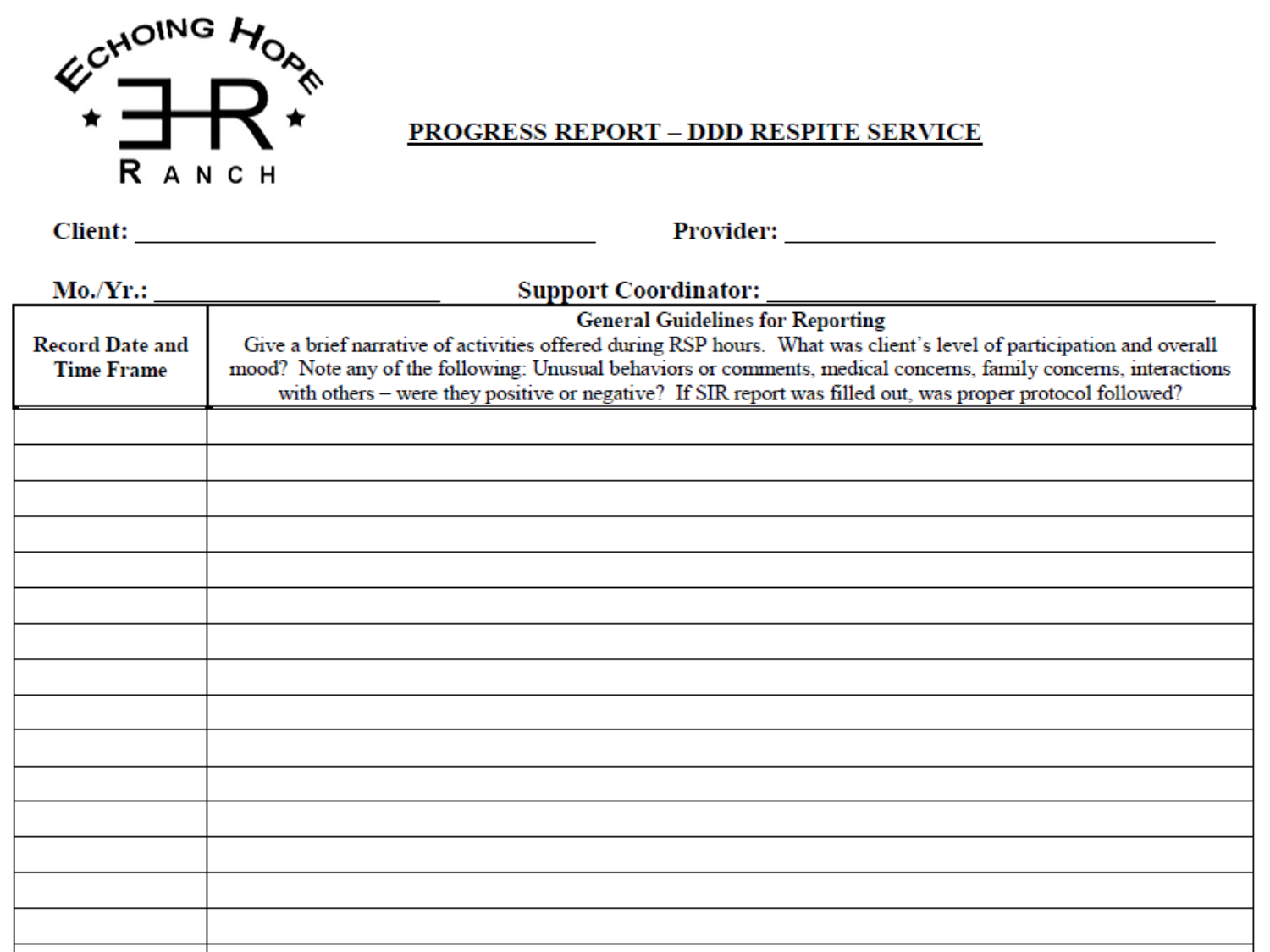## Do's and Do Not's of Quality Service Provision

Ī

#### DO:

- •**Know the person you are with, be observant of what they are doing at all times, it only takes a second for an incident to occur**
- •**Treat the consumer and their family with dignity and respect**
- •**Maintain confidentiality, even when speaking with consumer's friends and family**

•**Commit to implement the consumer's ISP fully with integrity**

•**Allow the consumer to do as much for themselves as possible, ask if the person needs help before doing things for them**

•**Provide choices for the consumer**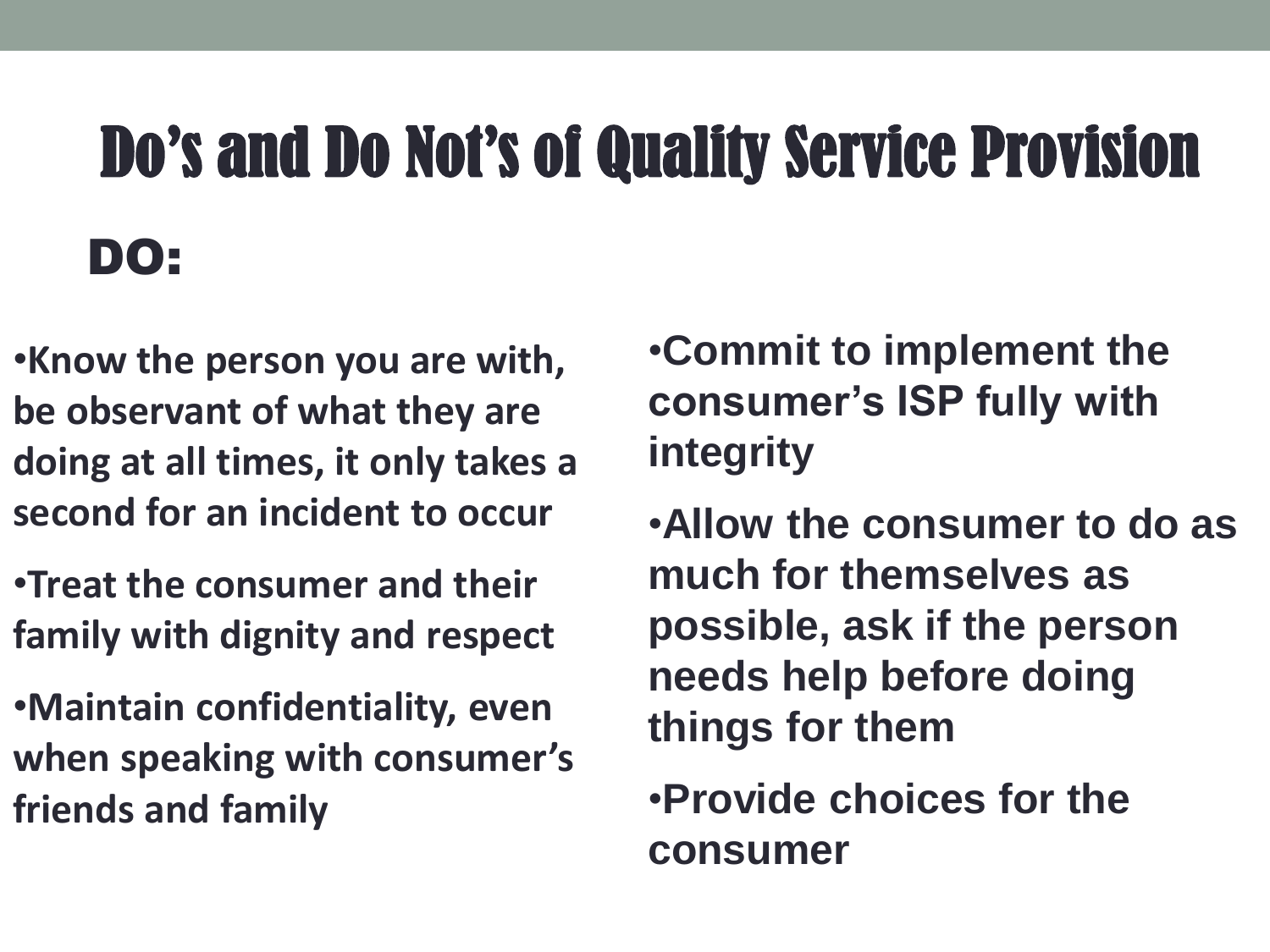## Do's and Do Not's of Quality Service Provision

**DO's (cont.)**

- **Be Professional**
- **Honor the consumer's preferences**
- **Have fun**
- **Talk with the consumer, not at them**



- **Complement the consumer when they accomplish something**
- **Be reliable and dependable**
- **Maintain good communication with the consumer, their family and your Service Coordinator**
- **Be empathetic**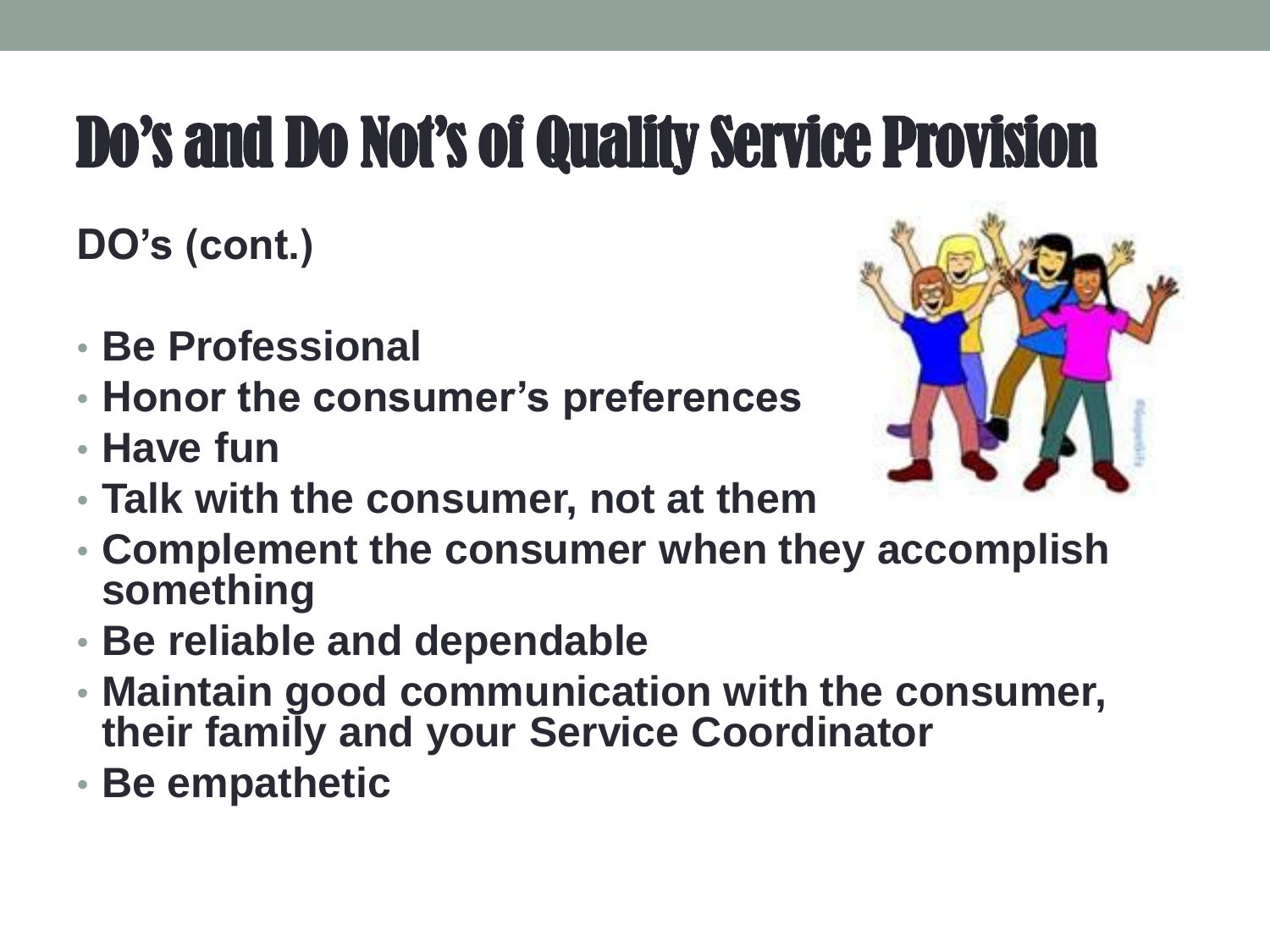## Do's and Do Not's of Quality Service Provision DO Not's:

Ī

•**Make promises you cannot keep** •**Discuss personal issues with the consumer or their family**

•**Get involved in personal family matters**

•**Borrow or use personal items of the consumer or their family**

•**Accept gifts or money from the consumer**

•**Smoke in the home or presence of the consumer**

•**Do banking for the consumer, access their account, or accept knowledge of their PIN number** •**Eat the consumer's food unless invited** •**Make or receive personal phone calls unless it is an emergency**

•**Accept keys to their home**